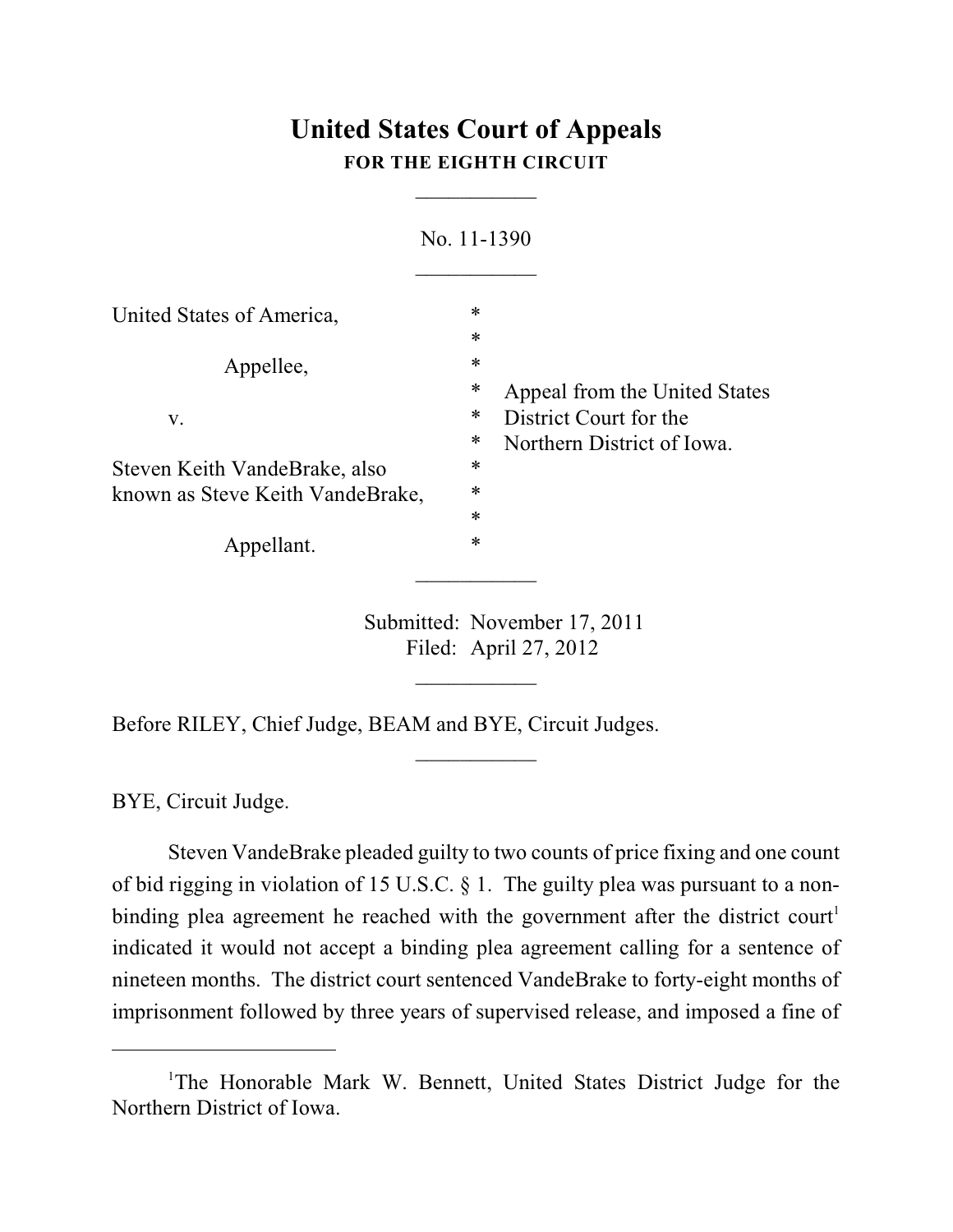\$829,715.85. In selecting a sentence of forty-eight months, the district court varied upward from the advisory guidelines range based primarily upon VandeBrake's lack of remorse and the court's policy disagreement with United States Sentencing Guidelines Manual (U.S.S.G.) § 2R1.1. VandeBrake appeals his sentence contending the district court abused its discretion by not accepting the binding plea agreement. He also contends the sentence of forty-eight months, as well as the amount of the fine, are substantively unreasonable. We affirm.

## I

In 1994, VandeBrake took over his family's concrete businessin Orange City, Iowa. Fourteen years later VandeBrake sold the family business to Grupo Cementos deChihuahua (GCC), a Mexico-based corporation which operates close to two dozen cement plants in Iowa. GCC formed GCC Alliance Concrete (Alliance), and VandeBrake thereafter worked as a sales manager for the new company. In March 2009, the United States Department ofJustice (DOJ) began investigating VandeBrake for his involvement in a bid-rigging conspiracy arising from the sale of concrete products in northern Iowa. The investigation began after one of Alliance's competitors reported the bid-rigging conspiracy to the DOJ under the Antitrust Division's Leniency Program. 2

The DOJ's investigation confirmed the existence of a bid-rigging conspiracy between VandeBrake's company, Alliance, and two of its competitors, as well as a price-fixing scheme between Alliance and a third competitor. As a result of the investigation, the government filed a criminal information against VandeBrake charging him with three antitrust violations of 15 U.S.C. § 1, two counts for bid rigging and one count for price fixing. Through his counsel, VandeBrake engaged

 $P<sup>2</sup>$  For more information on the Antitrust Division's Leniency Program, go to www.justice.gov/atr/public/criminal/leniency.htm.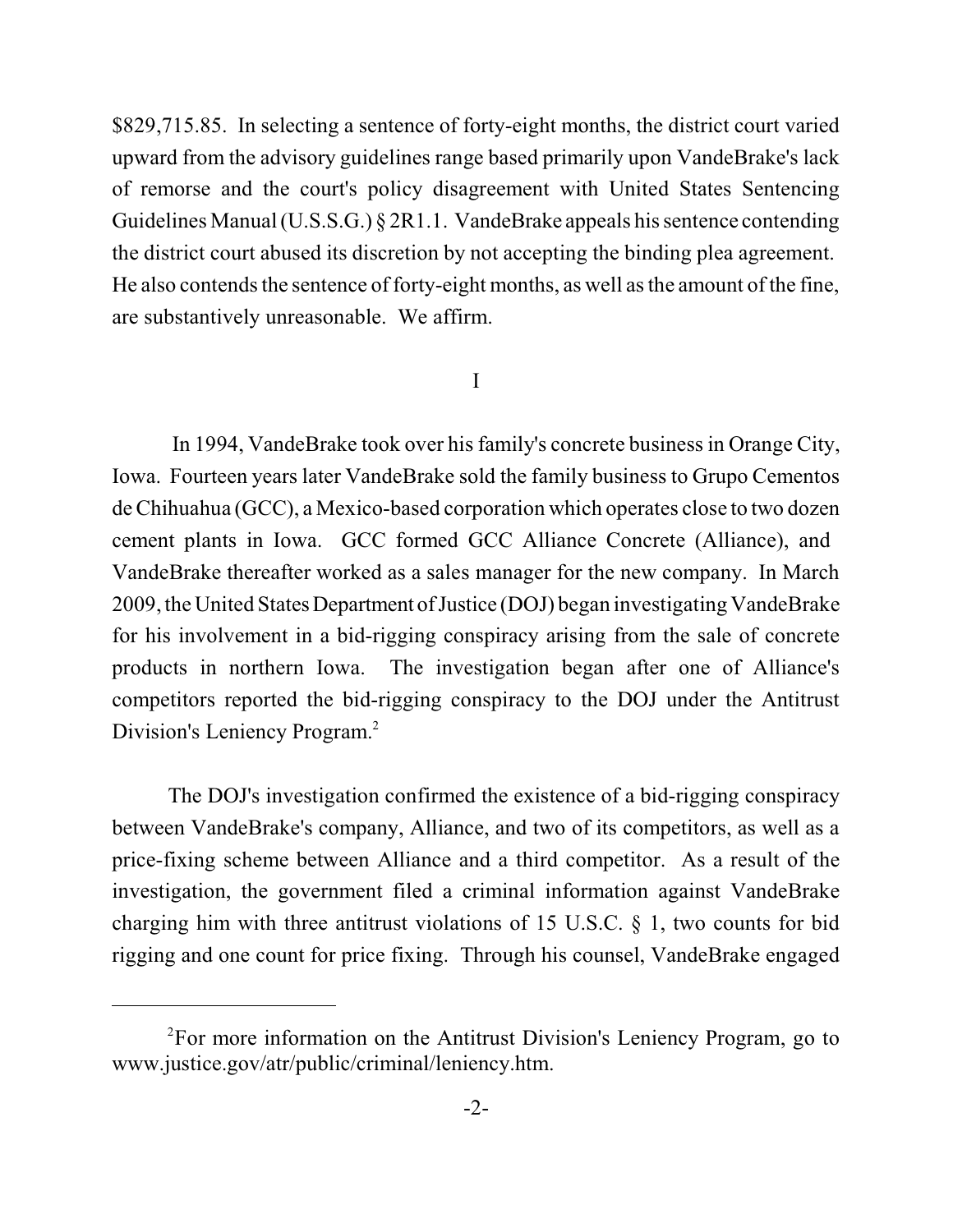in extensive negotiations with the DOJ's Antitrust Division, ultimately reaching an agreement whereby the parties would ask the district court to accept a binding plea agreement under Rule  $11(c)(1)(C)$  of the Federal Rules of Criminal Procedure. The binding agreement, if accepted by the district court, called for VandeBrake to serve a sentence of nineteen months and pay a fine of \$100,000 for his role in the bidrigging and price-fixing conspiracies.

Shortly after VandeBrake entered guilty pleas to all three counts before a magistrate judge, the district court entered an order announcing it would not accept the binding plea agreement. The district court scheduled a hearing under Rule  $11(c)(5)$  to discuss the matter. At the hearing, the district court disclosed the reasons why it was not accepting the binding plea agreement, which included: 1) the leniency of the sentence in light of VandeBrake's conduct; 2) a policy disagreement with the antitrust guidelines; 3) the presence of codefendants and the need to give fair sentences to each defendant after reviewing all of the applicable presentence investigation reports (PSRs), which the district court had not yet done; 4) the DOJ attorney's relative lack of experience when compared to the district court's own sentencing experience; and 5) a reluctance to surrender the district court's sentencing discretion in light of the other factors just mentioned.

Ultimately, however, the district court did not reject the binding plea agreement, but gave VandeBrake the option of going forward with the sentencing hearing, after which the district court would decide whether to accept or reject the binding plea agreement. See Fed. R. Crim. P. 11(c)(3)(A) (indicating a district court "may accept [a binding] agreement, reject it, or defer a decision until the court has reviewed the presentence report"). Speaking with candor, the district court represented "there's probably a less than 10 percent chance that I would accept the plea" if the parties opted to go forward with the sentencing hearing first. The district court recessed briefly to allow the parties to discuss their options. After the recess, VandeBrake indicated he still wanted to plead guilty, but would plead to a non-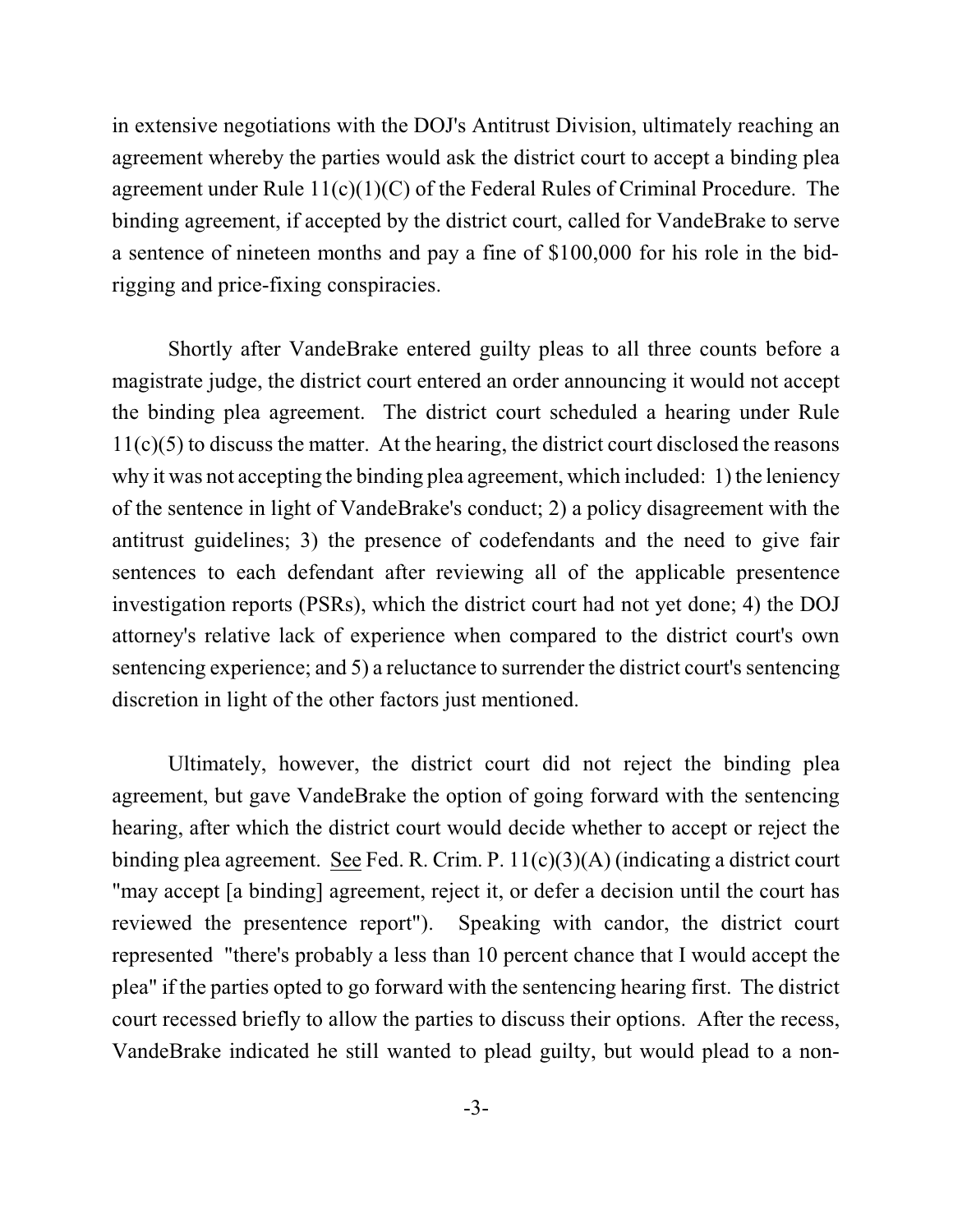binding plea agreement under Rule  $11(c)(1)(B)$  rather than a binding plea agreement under Rule  $11(c)(1)(C)$ . The district court accepted VandeBrake's guilty plea pursuant to the non-binding plea agreement.

Prior to sentencing, the district court ordered a PSR prepared. The PSR discussed, among other things, the length and scope of the concrete bid-rigging and price-fixing conspiracies. The first bid-rigging conspiracy took place between Alliance and one of its competitors from June 2008 through March 2009. The second bid-rigging conspiracy took place between Alliance and a second competitor from January 2008 through August 2009. The price-fixing conspiracy took place between Alliance and a third competitor from January 2006 through August 2009. The PSR calculated the volume of commerce affected by each conspiracy to be \$591,000, \$95,000, and \$4,845,439.61, respectively, for a total of \$5,531,439.61.<sup>3</sup> Using the antitrust guideline set forth in U.S.S.G. § 2R1.1, which includes adjustments for the volume of commerce attributable to a defendant, the PSR calculated a final offense level of sixteen. The advisory guidelines range was 21-27 months.

The district court conducted a three-day sentencing hearing for VandeBrake and one of his codefendants. Following the sentencing hearing, the district court issued a detailed memorandum indicating it was varying upward from the advisory guidelines range by imposing a sentence of forty-eight months. The two primary reasons given by the district court for the variance were a policy disagreement with the antitrust guidelines and VandeBrake'slack of remorse for his crimes. The district court's policy disagreement focused on the Sentencing Commission's choice to increase the offense levels for antitrust violations less rapidly than the offense levels for fraud violations despite the comparable societal harm targeted by both the fraud

<sup>&</sup>lt;sup>3</sup>For a more extensive discussion and explanation of the three conspiracies and additional factual background involved in this case, see the district court's reported decision at United States v. VandeBrake, 771 F. Supp. 2d 961, 967-82 (N.D. Iowa 2011).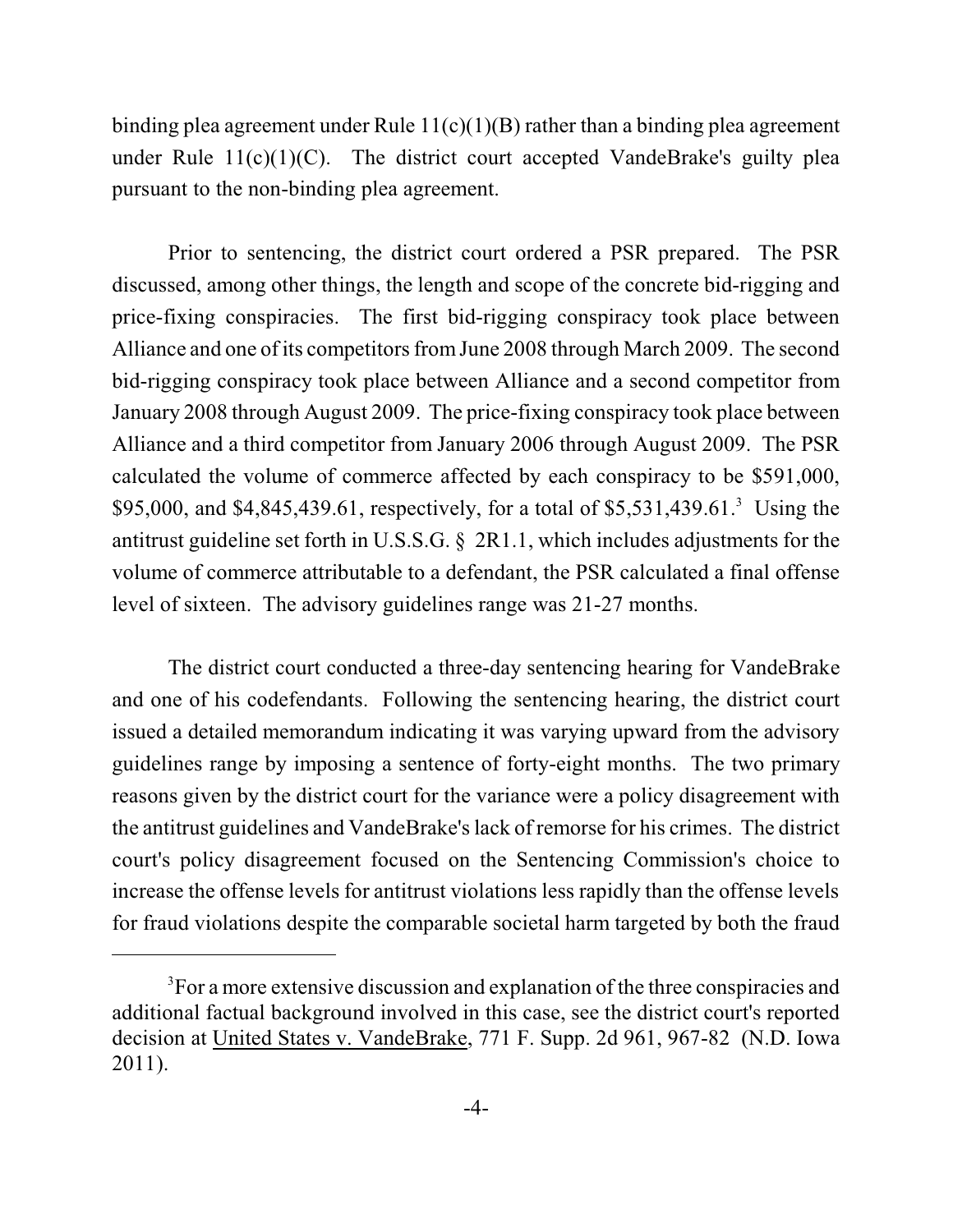and antitrust guidelines. The district court also indicated why it believed the Commission's explanation for the disparity did not apply in VandeBrake's situation.

The court further concludes that because of a flaw in U.S.S.G. § 2R1.1(b)(2), application of that section fails to provide a just and reasoned sentencing range given the facts of VandeBrake's case. The Sentencing Commission has explained that the offense levels for antitrust violations were increased in  $\S$  2R1.1 "to make them more comparable to the offense levels for fraud with similar amounts of loss." U.S.S.G. app. C, amend. 377. The base offense level for antitrust violations begins at a higher level than the base offense level for fraud violations "in order to reflect the serious nature of and the difficulty of detecting such violations." Id. However, the base offense level for antitrust violations then increases less rapidly than the offense level for fraud violations "in part, because, on the average, the level of mark up from an antitrust violation may tend to decline with the volume of commerce involved." Id. This assumption is incorrect in this case, particularly with respect to VandeBrake's price-fixing of concrete sales through [Alliance's] price list. [Alliance] would establish a price list in January for a given year and then stick to that price list for the remainder of the year. Because [Alliance's] price list was based on a per cubic yard price, [Alliance's] price for its concrete did not decrease with volume. Thus, the level of mark up here for VandeBrake's price-fixing violations did not decline with the volume of commerce involved. Consequently, [Alliance's] unit cost of production should have decreased as production increased, thereby increasing the profits to be drawn fromVandeBrake's antitrust activities and increasing the losses to his victims.

Therefore, there is no basis in this case for the base offense level for VandeBrake's antitrust violations to increase less rapidly than the offense level for comparative fraud violations. The court notes that the volume of commerce in this case, as agreed by the parties, is \$5,666,439. The commentary to  $\S 2R1.1$  indicates that:

It is estimated that the average gain from price-fixing is 10 percent of the selling price. The loss from price-fixing exceeds the gain because, among other things, injury is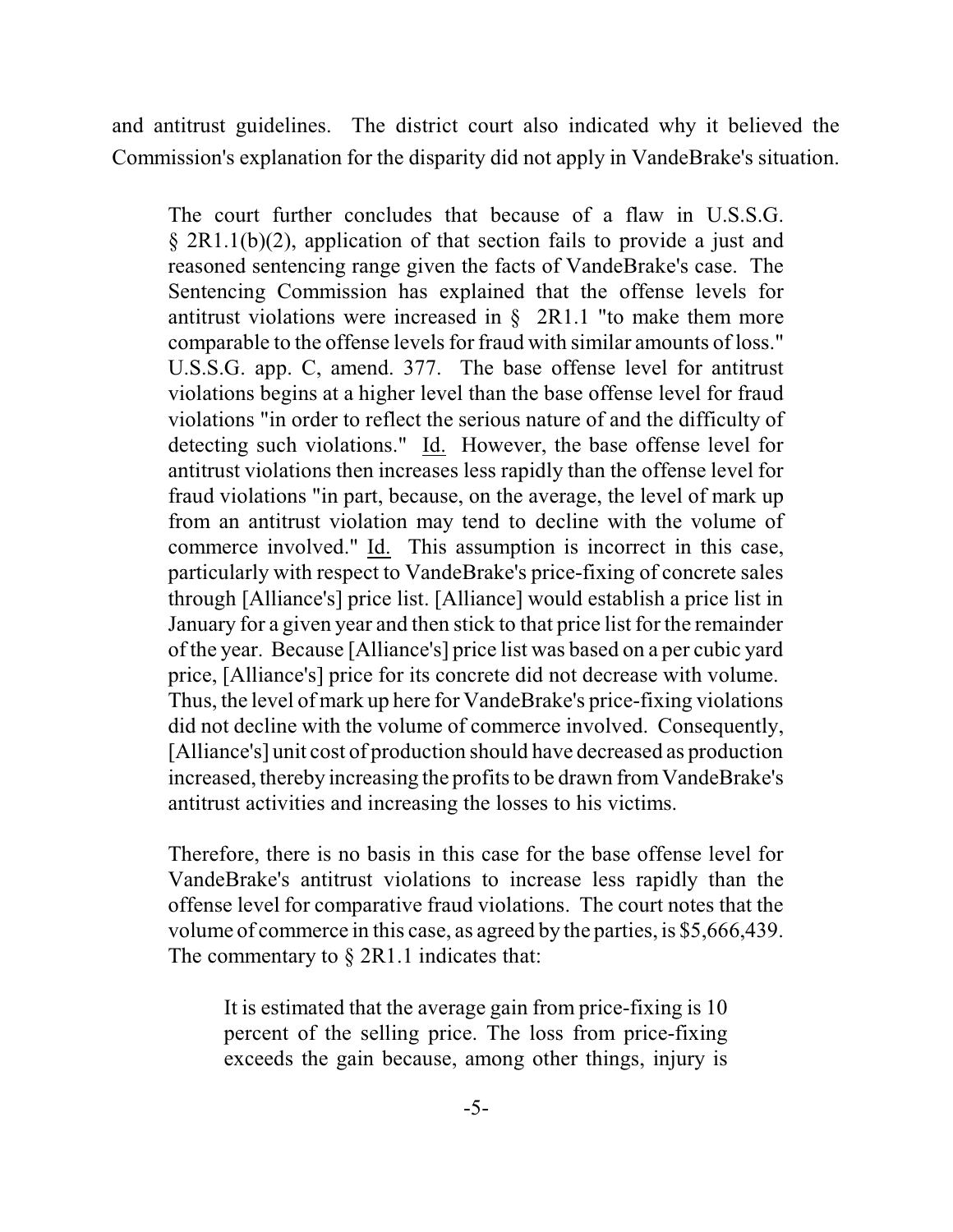inflicted upon consumers who are unable or for other reasons do not buy the product at the higher prices.

U.S.S.G. § 2R1.1 cmt. 3. Ten percent of the affected volume of commerce in this case is \$566,634. Thus, the estimated loss to VandeBrake's victims in this case is more than \$566,634. Under such circumstances, the fraud guideline  $\S 2B1.1(b)(1)(H)$  directs a fourteen level increase because the resulting loss in this case is more than \$400,000 but less than \$1,000,000. This is substantially more than the meager two point increase called for by  $\S 2R1.1(b)(2)(A)$  and leads the court to find that application of that section fails to provide a just and reasoned sentencing range given the facts here. Accordingly, the court finds that the "nature and circumstances of the offense," 18 U.S.C.  $\lceil \xi \rceil$  3553(a)(1), "the need for the sentence imposed-to reflect the seriousness of the offense, to promote respect for the law, and to provide just punishment for the offense," 18 U.S.C. § 3553(a)(2)(A), each justify the need for substantial punishment above the guideline sentence and warrants a variance of VandeBrake's sentence above the applicable guideline sentence.

United States v. VandeBrake, 771 F. Supp. 2d 961, 1004-05 (N.D. Iowa 2011) (internal footnote omitted).

The district court also justified its variance when taking into account "the history and characteristics of the defendant" pursuant to 18 U.S.C. § 3553(a)(1), focusing on VandeBrake's lack of remorse.

What the court finds most disquieting about VandeBrake's history and characteristics is that VandeBrake was already wealthy when he embarked on and engaged in the charged conspiracies. VandeBrake can make no claim to be a latter-day Jean Valjean, the unemployed protagonist in Victor Hugo's Les Miserables who was imprisoned for stealing a loaf of bread to feed his widowed sister's seven children. As this court recently recognized, "[a] crime of fraud by one who already has more than enough—and who cannot argue that he suffered a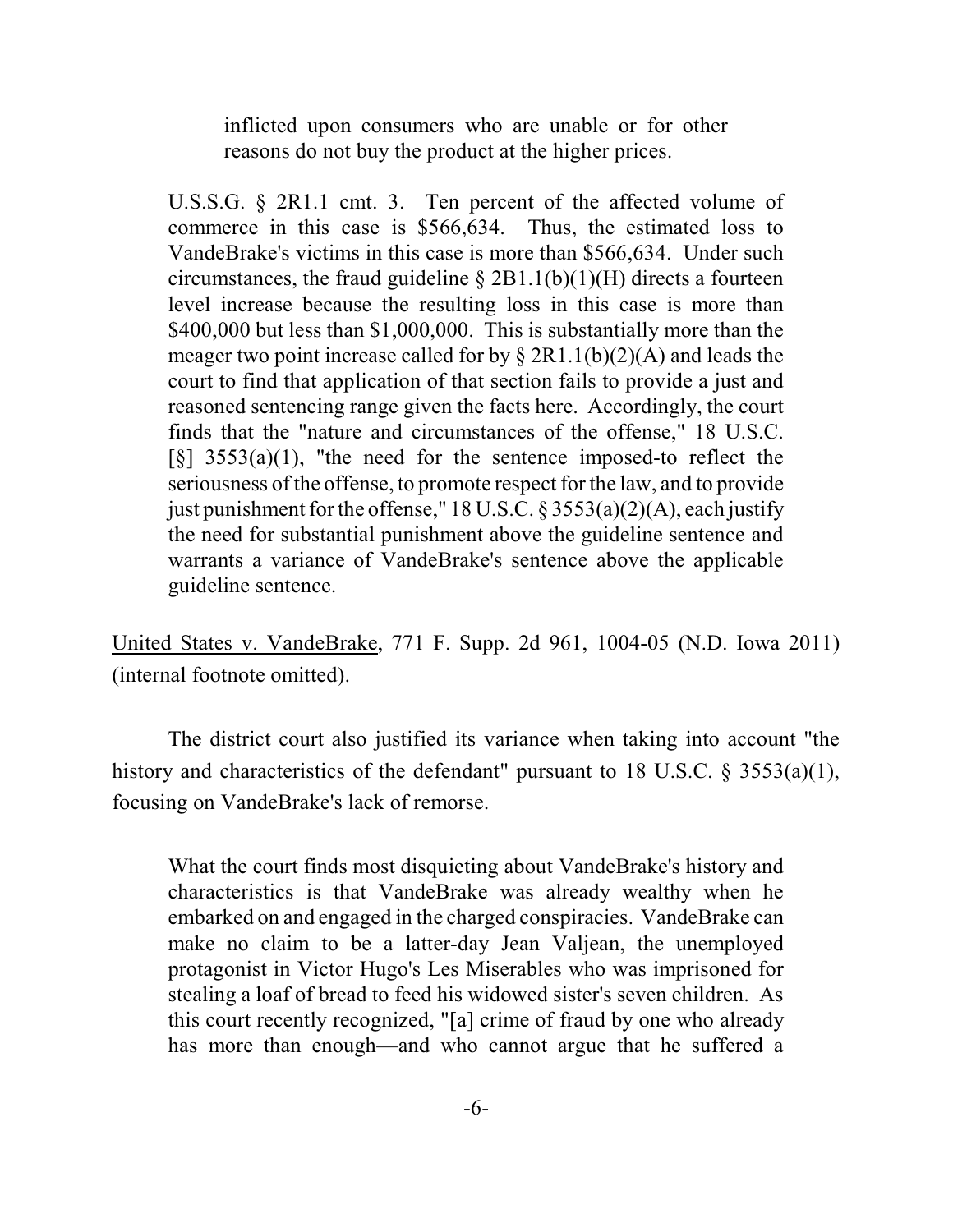deprived or abusive childhood or the compulsion of an expensive addiction—is simply a crime of greed." United States v. Miell, 744 F. Supp. 2d 904, 955 (N.D. Iowa 2010). Nearly as disturbing is the fact that VandeBrake fails to believe that he was motivated by greed. Instead, VandeBrake continues to justify and rationalize his conduct. He excuses his criminal conduct by reasoning that he gave [Alliance's] customers a "great product for a good price." Sentencing Tr., Vol. 1 at 251. VandeBrake's self-serving rationalizations reflect a total lack of remorse for his criminal conduct in his case. Also, it has not escaped the court's attention that VandeBrake initiated the conspiracies charged in Counts 1 and 3. Thus, he cannot claim to have been unwittingly duped into joining and participating in those charged conspiracies. Equally troubling is the fact that VandeBrake is one of the few white collar defendants I have sentenced where the sentencing record is totally devoid of *any* community work, participation in any service organizations, or charitable giving. There is no record evidence of even a single good deed done by VandeBrake for anyone other than his family. VandeBrake makes a mockery of the adage that "to whom much is given, much is expected."

Thus, the court finds that VandeBrake's history and characteristics warrant more significant punishment than the advisory guidelines might mete out, despite VandeBrake's lack of prior criminal history. Instead, these factors warrant a variance of VandeBrake's sentence above the applicable guideline sentence.

VandeBrake, 771 F. Supp. 2d at 1005-08 (internal footnote omitted).

Finally, the district court gave a detailed explanation of the fine amount it chose, considering all the factors listed at 18 U.S.C.  $\S 3572(a)^4$  and the Sentencing

<sup>&</sup>lt;sup>4</sup>The district court considered:

VandeBrake's income; earning capacity; financial resources; the burden on VandeBrake and his dependents; pecuniary loss inflicted on others as a result of the offense; whether restitution is ordered; the need to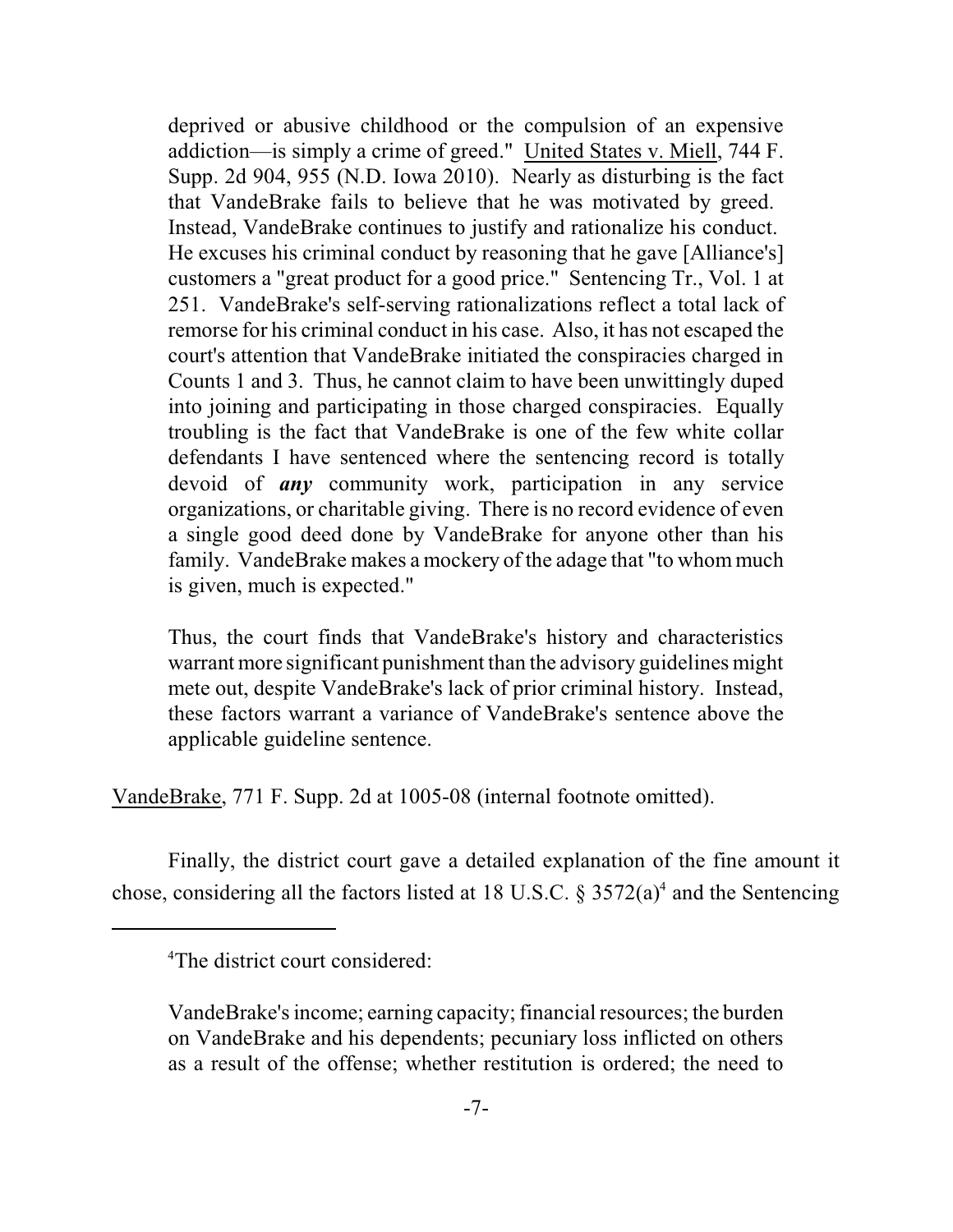Commission's directive that "[t]he amount of the fine should always be sufficient to ensure that the fine, taken together with other sanctions imposed, is punitive." Id. at 1012 (quoting U.S.S.G. § 5E1.2(d)(2)). The district court determined the antitrust guidelines' recommended fine range (based on one to five percent of the volume of commerce) was "woefully inadequate" because of the amount of loss involved in VandeBrake's case. Id. at 1011. The district court justified its upward *variance* based on the guidelines' recommendation that an upward *departure* may be warranted "where two times the amount of loss resulting from the offense exceeds the maximum guideline fine." Id. at 1012 (citing U.S.S.G. § 5E1.2, cmt. 4). In determining the amount of loss to VandeBrake's customers, the district court relied upon the Sentencing Commission's determination that the amount of loss involved in an antitrust violation is greater than ten percent of the volume of commerce involved. Id. (citing U.S.S.G. § 2R1.1 cmt. 3). The district court ultimately chose an amount which represented fifteen percent of the volume of commerce involved in VandeBrake's case, concluding:

VandeBrake is an extremely wealthy individual, with a net worth over \$10,000,000. VandeBrake's wealth and assets are particularly pertinent to consider in determining the proper amount of his fine because a \$829,715.85 fine, while in the abstract is a large sum of money, is quite modest when compared to VandeBrake's overall wealth. Only by imposing a fine of such a large amount does the fine become sufficiently proportionate to VandeBrake's wealth to properly reflect the gravity of his offenses. Given VandeBrake's wealth, the court finds that a \$829,715.85 fine is appropriate in order to ensure that it is "sufficient to ensure that the fine, taken together with other sanctions imposed, is punitive." U.S.S.G. § 5E1.2(d)(2); see United States v. Koestner, 628

Id. at 1011 (citing 18 U.S.C. § 3572(a)).

deprive VandeBrake of illegal gains; the expected costs of VandeBrake's imprisonment and supervised release; and the need to promote respect for the law, provide just punishment, and adequate deterrence.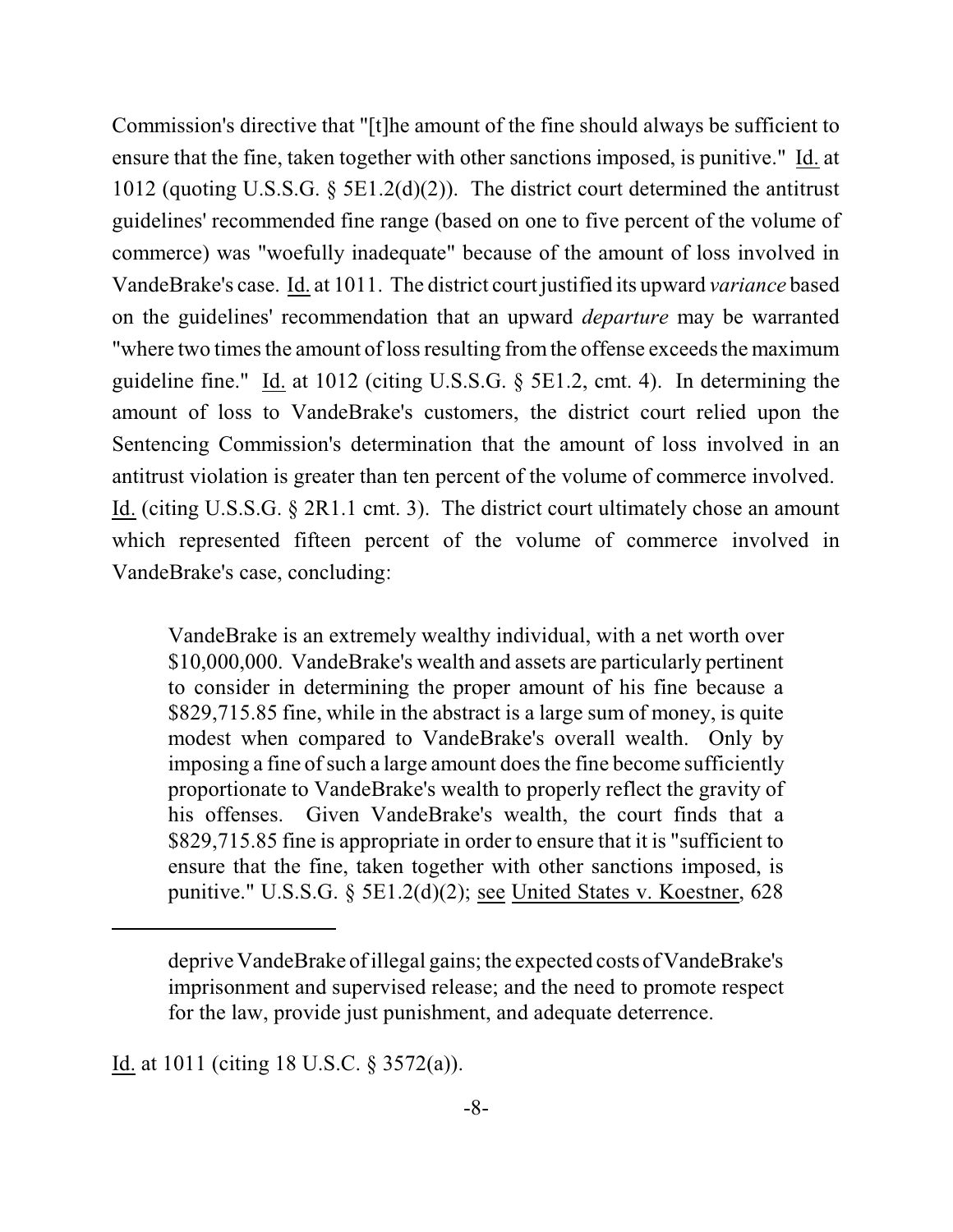F.3d 978, 979 (8th Cir. 2010) (affirming the imposition of a \$100,000 fine which was \$70,000 above the advisory guidelines range where the defendant was a "millionaire" and such a fine was appropriate to ensure that the sentence was punitive to the defendant).

VandeBrake, 771 F. Supp. 2d at 1012.

VandeBrake filed a timely appeal. On appeal, he contends the district court abused its discretion by not accepting the binding plea agreement. He also contends the sentence of forty-eight months and fine of \$829,715.85 are substantively unreasonable.

II

VandeBrake contends the district court abused its discretion by not accepting the Rule  $11(c)(1)(C)$  binding plea agreement. The government responds by contending VandeBrake waived this claim when he chose to plead guilty to a nonbinding plea agreement under Rule 11(c)(1)(B). We agree with the government.

We first note the district court did not actually reject the binding plea agreement. The district court has three choices when presented with a binding plea agreement proposed by the parties. It may accept the binding plea agreement, reject it, or defer a decision until after reviewing the presentence report. Fed. R. Crim. P.  $11(c)(3)(A)$ . Here the district court chose the third option by deferring its decision. VandeBrake then chose to enter a non-binding plea agreement with the government. The new plea agreement did not preserve VandeBrake's right to challenge the district court's nonacceptance of the binding plea agreement; it was unconditional.

"[A] guilty plea represents a break in the chain of events which has preceded it in the criminal process." Tollett v. Henderson, 411 U.S. 258, 267 (1973). "It is established that an unconditional plea of guilty waives all prior infirmities which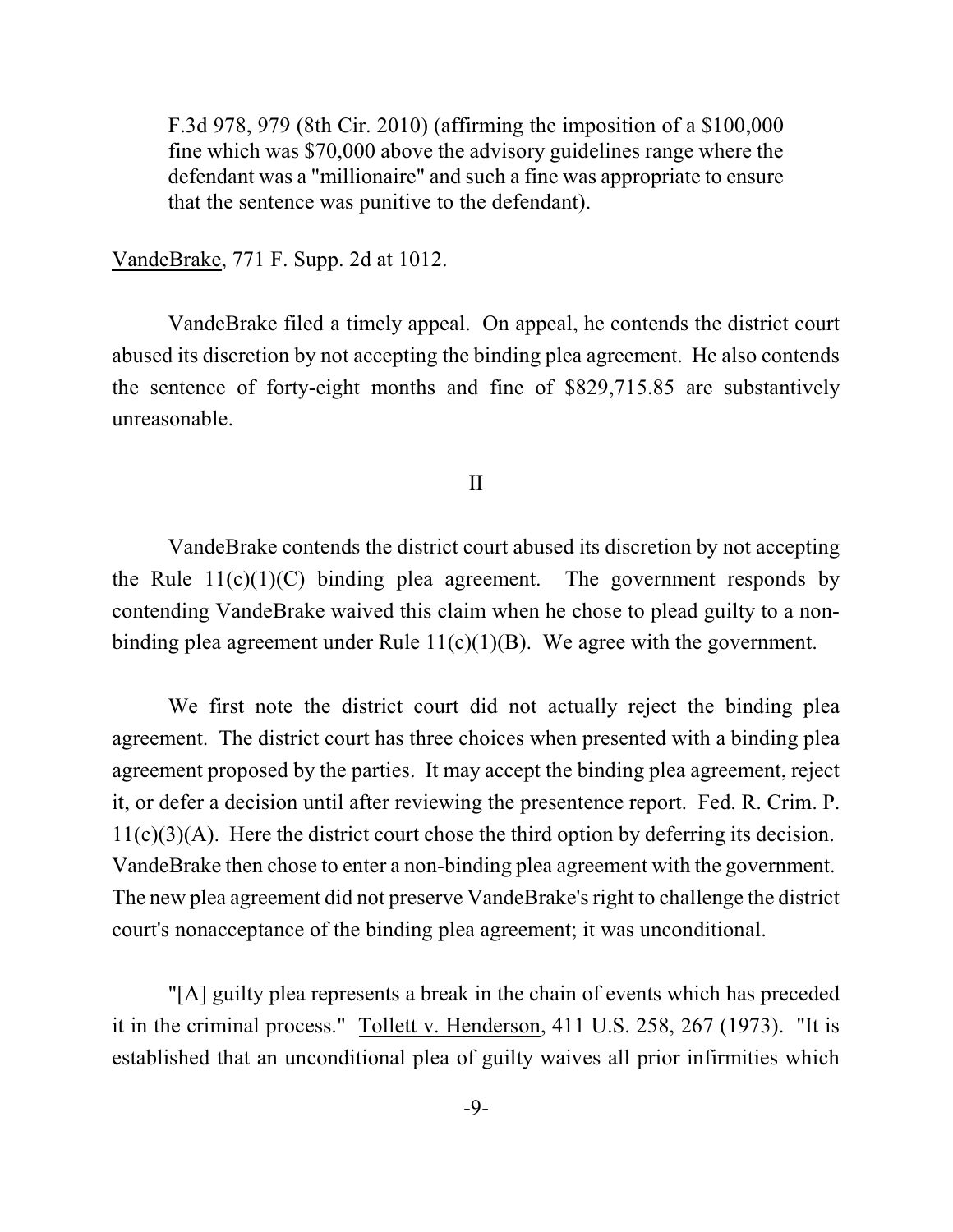neither affect the court's jurisdiction nor the substantive sufficiency of the indictment." United States v. Barker, 594 F.2d 709, 710 (8th Cir. 1979). The only Rule 11 issues we have considered on appeal following an unconditional guilty plea are those which "call[] into question the knowing and voluntary nature of a plea, and thus its validity," including challenges to the "adequacy of a factual basis" for the plea. United States v. Frook, 616 F.3d 773, 775 (8th Cir. 2010). VandeBrake does not claim his decision to enter the non-binding plea agreement was unknowing or involuntary, nor does he challenge the factual basis for the plea. Under these circumstances, we conclude VandeBrake's unconditional guilty plea waived the right to complain about the district court's alleged indiscretions with respect to the binding plea agreement. See United States v. Rivera, 209 F. App'x 618, 620-21 (8th Cir. 2006) (declining to address a claim that a district court abused its discretion in rejecting a binding plea agreement where the defendant subsequently entered a second plea agreement "made with a full understanding of the possible consequences[,]" concluding the second plea agreement "cured any prejudice possible" from the district court's rejection of the first agreement); see also United States v. Walker, 927 F.2d 389, 390-91 (8th Cir. 1991) (addressing the merits of a claim involving a rejected plea agreement but only because the defendant's second plea agreement "allowed appellant to enter a conditional guilty plea with leave to pursue this appeal[,]" and nevertheless concluding the defendant's "subsequent action of entering into a new plea agreement cured any potential prejudice" from the alleged infirmities associated with the first plea proceeding). 5

VandeBrake next contends his sentence of forty-eight months and fine of \$829,715.85 are substantively unreasonable. We review these claims under a

<sup>&</sup>lt;sup>5</sup>Based on our conclusion that VandeBrake waived the right to challenge the district court's non-acceptance of the binding plea agreement, we deny VandeBrake's pending motion to enforce the binding plea agreement. In addition, VandeBrake filed a motion asking us to take judicial notice of a transcript in an unrelated case. Because that pending motion also relates to the same waived claim, we deny it as well.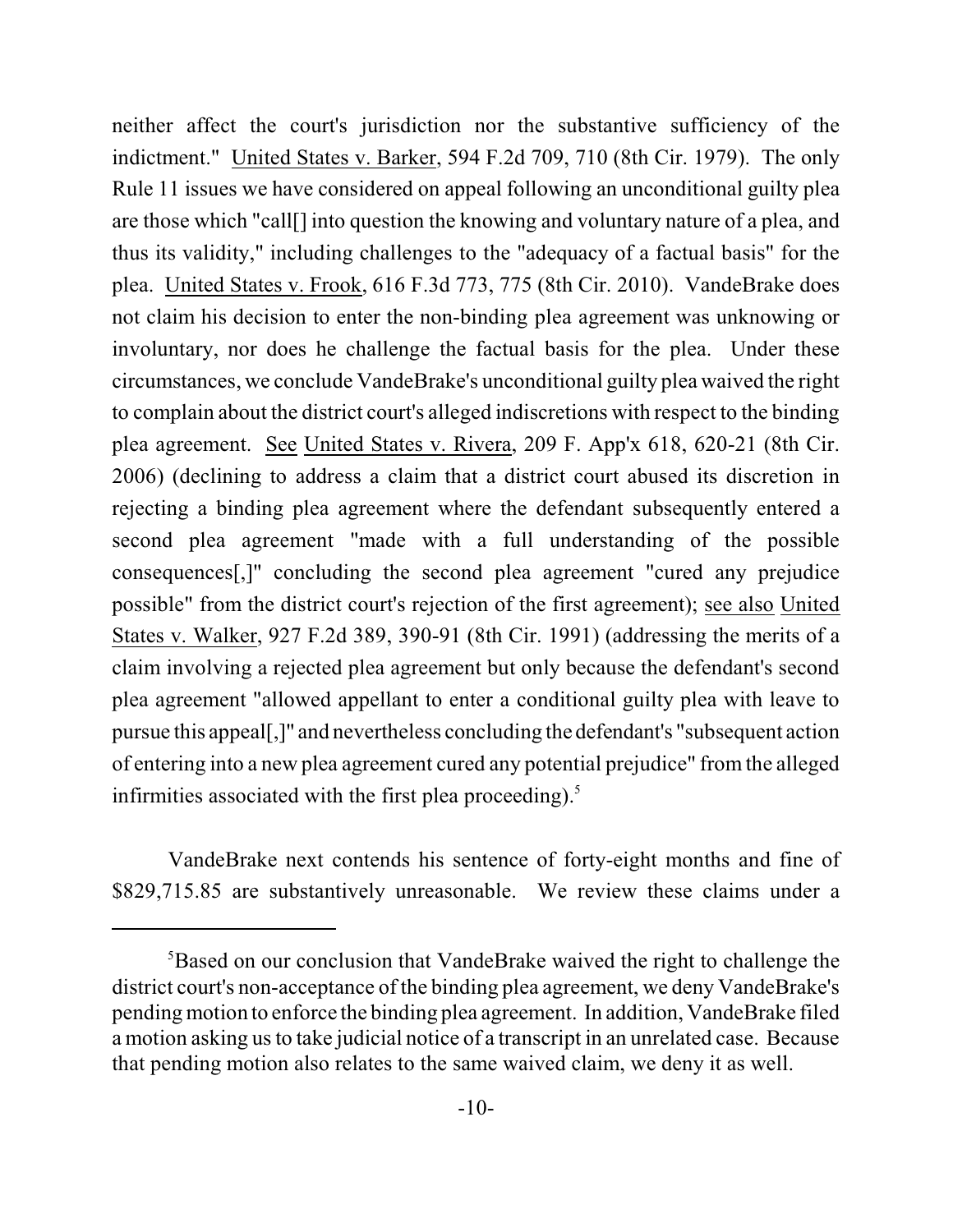standard akin to an abuse-of-discretion standard, "cognizant that 'it will be the unusual case when we reverse a district court sentence-whether within, above, or below the applicable Guidelines range-as substantivelyunreasonable.'" United States v. Deegan, 605 F.3d 625, 634 (8th Cir. 2010) (quoting United States v. Feemster, 572 F.3d 455, 464 (8th Cir. 2009)).

The district court gave two primary reasons for varying upward from the guidelines range: (1) a policy disagreement with the antitrust guidelines, and (2) VandeBrake's lack of remorse. Both were permissible reasons for varying from the guidelines. See United States v. Battiest, 553 F.3d 1132, 1137 (8th Cir. 2009) (noting a policy disagreement may provide a basis for a district court's variance from the advisory guidelines range) (citing Kimbrough v. United States, 552 U.S. 85, 110-11 (2007)); United States v. Hildebrand, 152 F.3d 756, 766 (8th Cir. 1998), abrogated on other grounds by Whitfield v. United States, 543 U.S. 209, 212 (2005) (recognizing a district court is entitled to consider a defendant's lack of remorse, among other things, "[i]n selecting a point within the appropriate guideline range, or in deciding whether a departure is warranted"); see also United States v. Chase, 560 F.3d 828, 832 (8th Cir. 2009) (explaining that factors which may justify a departure can also be used to justify a variance).

VandeBrake's primary complaint regarding the substantive unreasonableness of his sentence is that its length equals the longest sentence ever imposed in an antitrust case. He argues the volume of commerce and duration of the conspiracies involved in his case pale in comparison to the only other forty-eight month sentence imposed in an antitrust case. The length of VandeBrake's sentence, however, results in large part fromthe district court's policy disagreement with the antitrust guidelines. The district court believed the antitrust guidelines are too lenient, and consequently gave VandeBrake a more severe sentence than the within-the-guidelines' sentence VandeBrake cites for comparison purposes. Because the district court varied from the guidelines, VandeBrake's sentence will necessarily differ when compared to a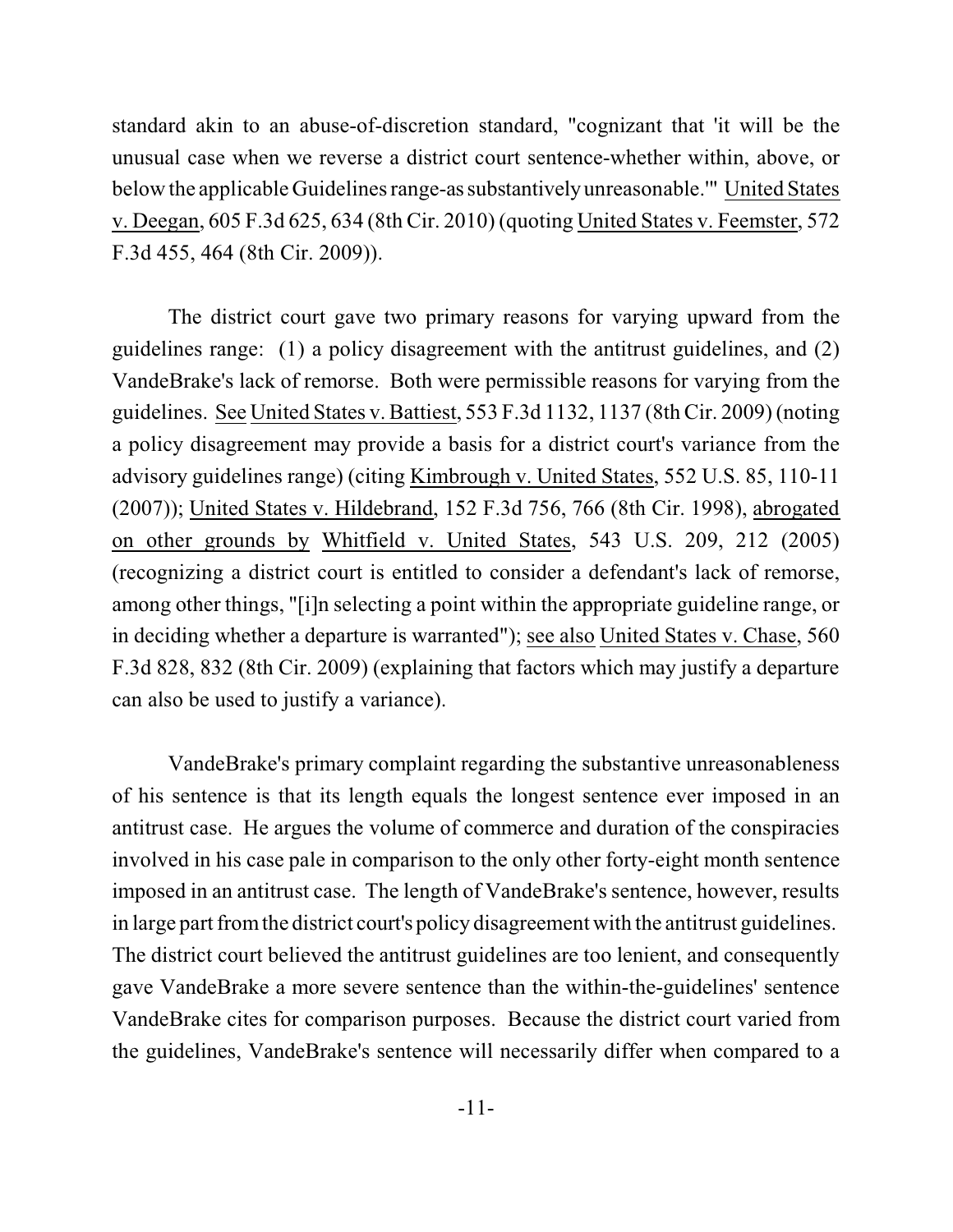within-the-guidelines' sentence. That mere fact does not *ipso facto* make the sentence substantively unreasonable. See, e.g., Kimbrough, 552 U.S. at 107-08 (rejecting the government's argument that nonmandatory guidelines would result in defendants with similar conduct receiving "markedly different sentences, depending on nothing more than the particular judge drawn for sentencing" by stating "our opinion in Booker recognized that some departures from uniformity were a necessary cost of the remedy we adopted").

VandeBrake also claims the district court gave invalid reasons for its policy disagreement with the guidelines. We disagree. The district court gave cogent reasons for its policy disagreement by comparing the antitrust guidelines to the fraud guidelines which attack a similar societal harm. The district court also tied its policy disagreement to the specific facts involved in VandeBrake's case, noting VandeBrake's prices for concrete did not decrease as the volume of sales increased, the primary reason the Sentencing Commission gave for increasing the levels of antitrust violations less drastically than levels of fraud cases depending on the relative amount of loss or volume of commerce involved. VandeBrake contends the district court was mistaken about his prices not decreasing as the volume of the sale increased, contending he gave discounted prices in almost all of his sales. But as the government correctly notes, the benchmark for the discounts was always VandeBrake's artificially inflated price list. "Thus, whether setting the discounted price per cubic yard at an artificially high level, or the list price from which the standard per cubic yards discounts were given at an artificially high level, VandeBrake was able to ensure that his profits were also standard and artificially high for each 'type of entity' he sold his over-priced concrete to." Appellee's Br. at 39.

We respectfully disagree with the dissent's view that the district court's policy disagreement with antitrust guideline § 2R1.1 turns on some aspect of the guideline which "exempliffies] the Commission's exercise of its characteristic institutional role" in light of "empirical data and national experience" such that "closer review" of the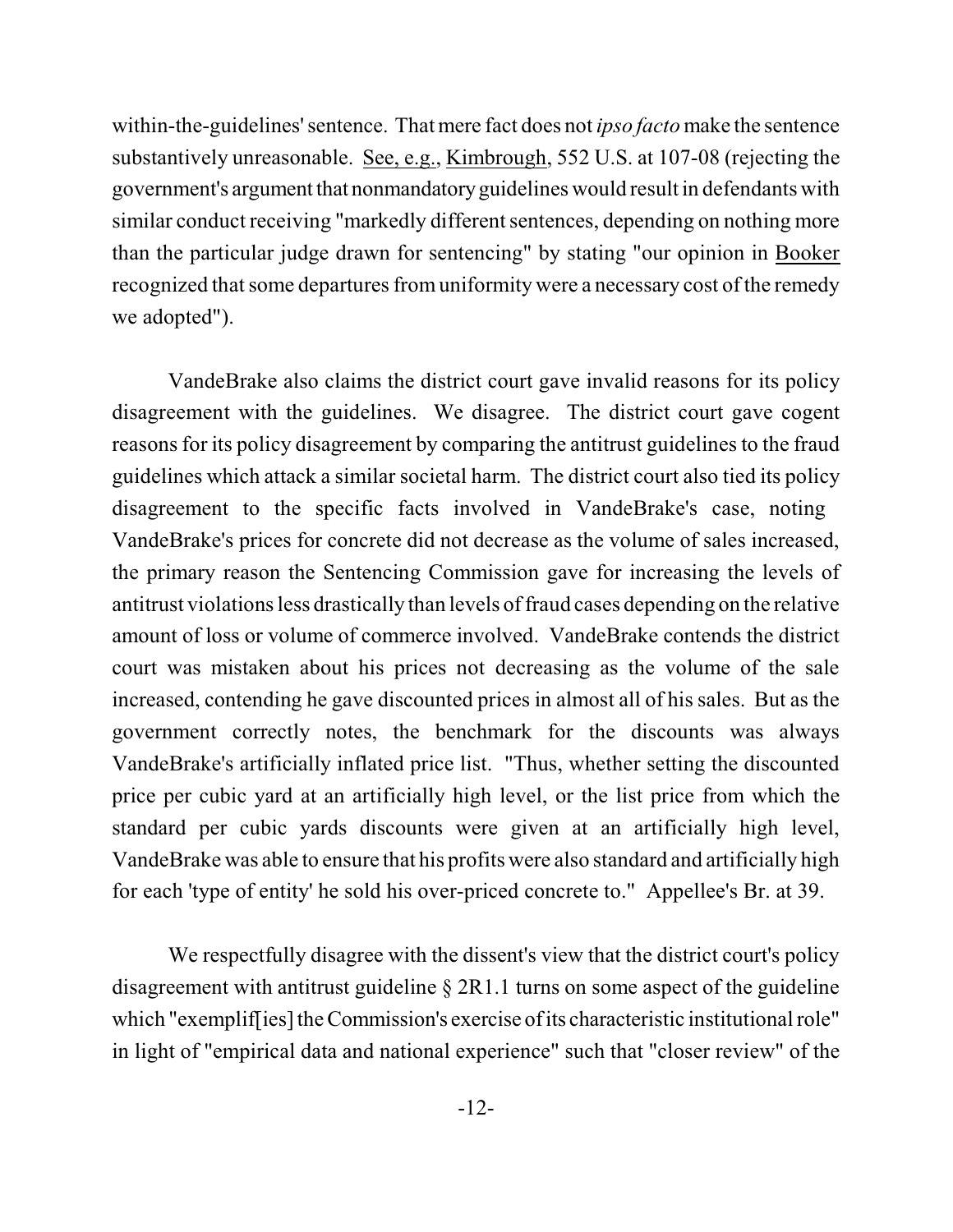district court's decision "may be in order[.]" Kimbrough, 552 U.S. at 109. Indeed, as the dissenting opinion itself demonstrates, the Commission's revisions to the antitrust guidelines have largely been in response to Congressional acts. See Post at 8 ("Following Congress's cue [referring to S. Rep. No. 98-225, at 177, suggesting white collar criminals were too frequently sentenced to probation or short terms of imprisonment] the Commission's first version of the [antitrust] guidelines increased the mean sentences of white-collar crimes above then-current averages to reduce the disparity between white-collar crimes and other property crimes, such as larceny."); post at 10 (indicating the Commission's 2005 amendment to  $\S 2R1.1$  "was in response to Congress's enactment of the Antitrust Criminal Penalty Enhancement and Reform Act of 2004, which increased from three to ten years the maximum term of imprisonment for antitrust violations under 15 U.S.C. §1"). Similarly, in Kimbrough, the fact that the Commission merely responded to a Congressional act in adopting the 100:1 powder/crack ratio (i.e., the mandatoryminimumsentencesset in the 1986 Act) was expressly why the Supreme Court stated the "crack cocaine Guidelines . . . present no occasion for elaborative discussion of this [closer review] matter[.]" 552 U.S. at 109.

The dissent's approach conflicts not only with Kimbrough itself, but with other circuits that have addressed Kimbrough's suggestion for "closer review" of some district court sentencing decisions. Those circuits have focused on whether the Commission developed a particular guideline "based on research and study rather than reacting to changes adopted or directed by Congress." United States v. Grober, 624 F.3d 592, 601 (3d Cir. 2010); see also United States v. Henderson, 649 F.3d 955, 960, 962 (9th Cir. 2011) (concluding "district judges must enjoy the same liberty to depart from [the child pornography Guidelines] based on reasonable policy disagreement asthey do from the crack-cocaine Guidelines discussed in Kimbrough" because "[m]ost of the revisions [to  $\S 2G2.2$ ] were Congressionally-mandated and not the result of an empirical study"). In Grober, a district court based its sentencing decision upon a policy disagreement with the child pornographyguideline at U.S.S.G.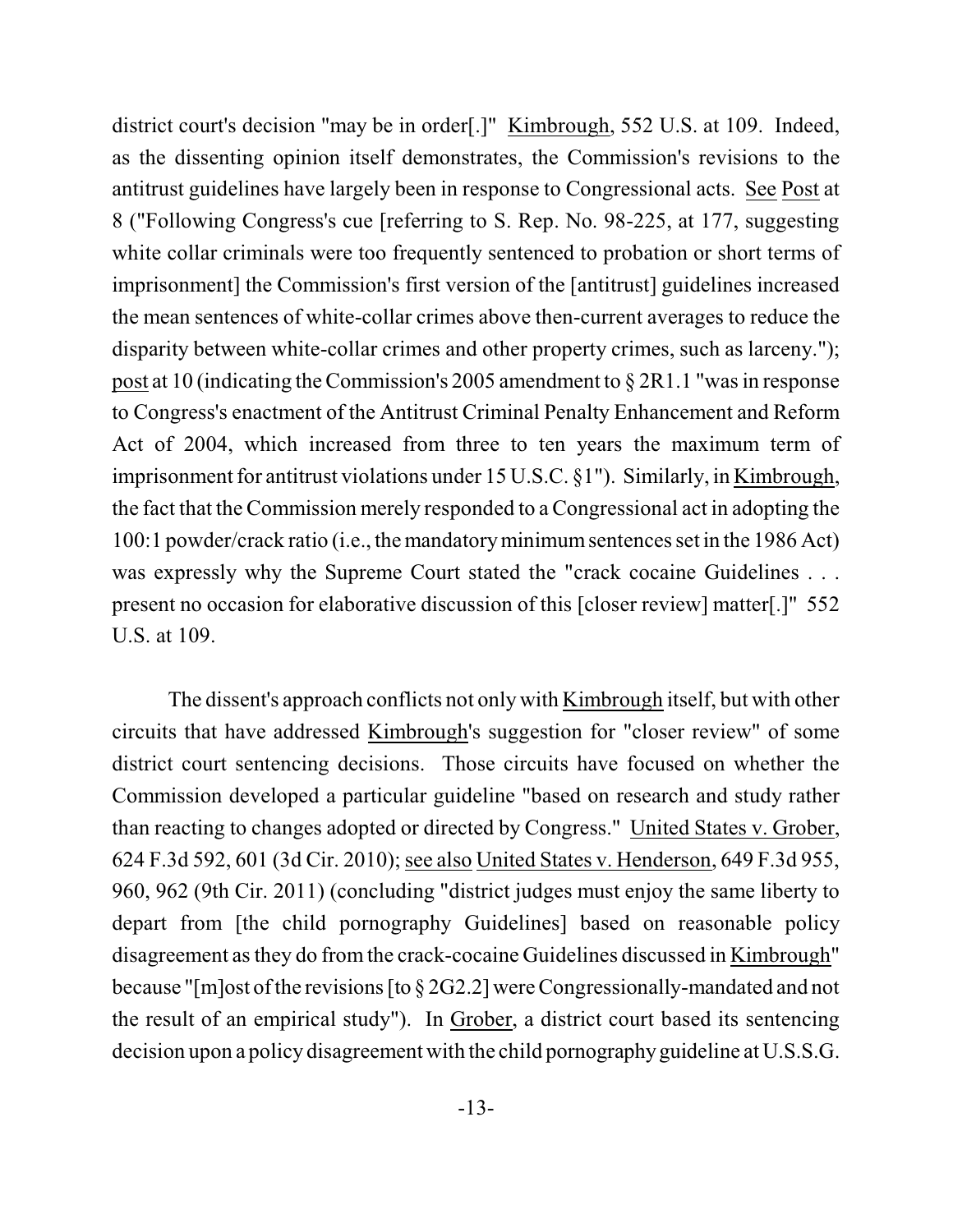§ 2G2.2. After conducting an extensive examination of the development of § 2G2.2, the Third Circuit did not employ Kimbrough's closer review because "the Commission did not use an empirical approach to develop § 2G2.2, but instead amended it repeatedly at the direction of Congress[.]" 624 F.3d at 607 (citing United States v. Dorvee, 616 F.3d 174, 186 (2d Cir. 2010)). The Third Circuit employed the same abuse-of-discretion/substantive unreasonableness standard we use here and affirmed the district court's sentence, stating "the Court explained at great length, both at sentencing and in its written opinion, the reasons it was concerned about § 2G2.2 in general and as applied to Grober in particular, and why it selected the sentence it did." Id. at 601.

Likewise, here the district court not only explained at great length why it was concerned about § 2R1.1 in general, but more importantly, explained how the guideline applied to (or rather, did not adequately account for) VandeBrake's particular offense conduct. The crux of the district court's policy disagreement with § 2R1.1 wasthe Commission's assumption that the level of mark-up from an antitrust violation may tend to decline with the volume of commerce involved. The district court explained why such an assumption did not apply to VandeBrake, because VandeBrake's concrete prices did not decrease with volume. Thus, in this case, the only aspect of § 2R1.1 which is relevant when considering the guideline's development is the volume of commerce gradations set forth therein. Even if that aspect of  $\S 2R1.1$  were the product of the Commission's institutional strengths, we

We are not willing to accept the dissent's view that the district court's decision <sup>6</sup> must be given "closer review," however, because to whatever extent the volume of commerce gradations were actually based on empirical data (a point the dissent never explains), the Commission itself put so many qualifications on its assumption that it should be given little weight. See U.S.S.G. app c. amend. 377 ("[T]he offense levels for antitrust offenses based on volume of commerce increase less rapidly than the offense levels for fraud, *in part*, because, *on the average*, the level of mark-up from an antitrust violation *may tend* to decline with the volume of commerce involved.") (emphasis added).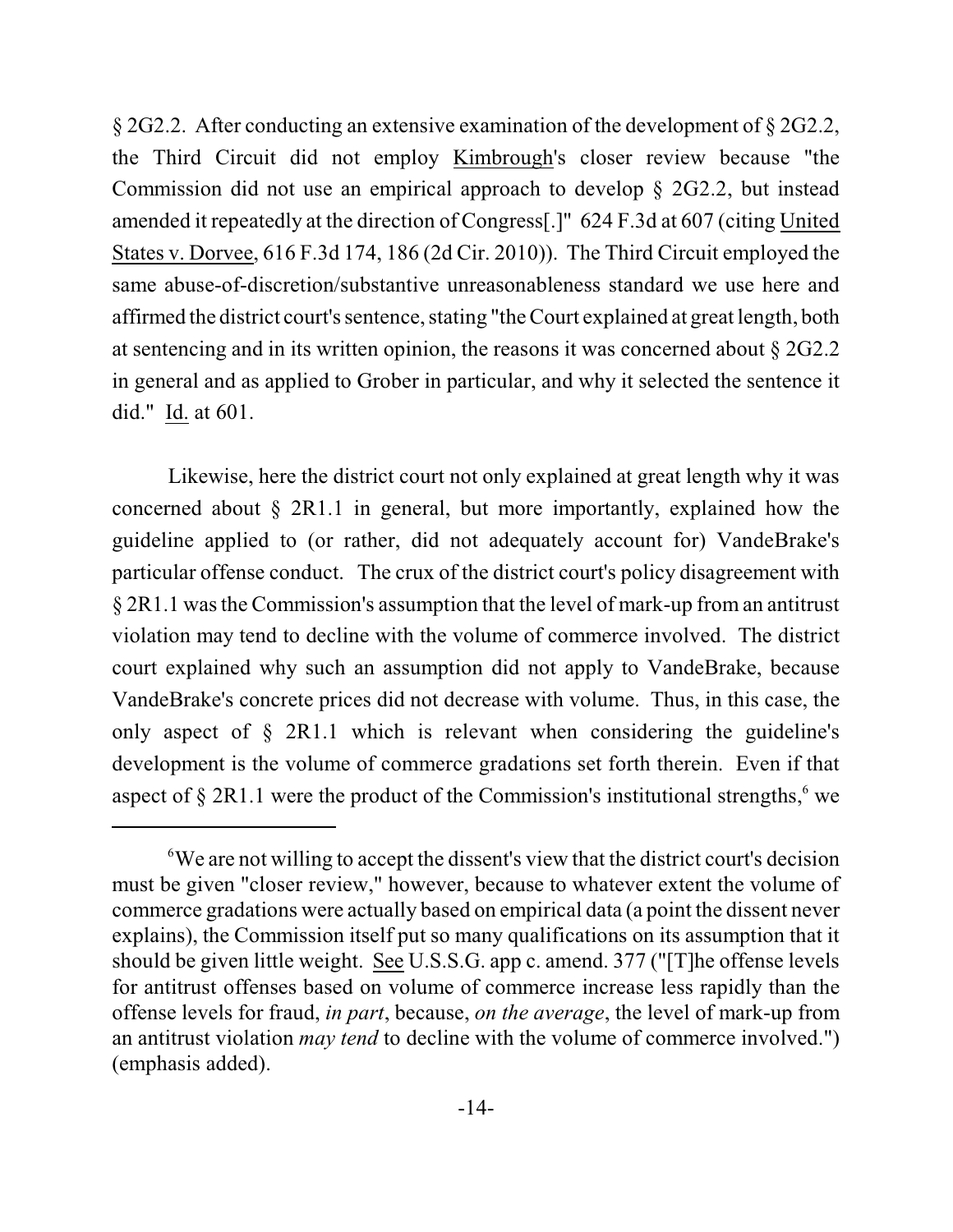would still employ deferential substantive reasonableness review in this case because the district court's sentencing decision was "based on the *particular* facts of an *individual* case, which is entitled to 'greatest respect' because it exemplifies the district court's institutional strengths." Post at 6 (quoting Kimbrough, 552 U.S. at 109).

We also respectfully disagree with the dissent's view that Kimbrough's "closer review" language necessarily equates to de novo review, as opposed to still falling somewhere within our well-accepted post-Booker review for substantive reasonableness. The facts and circumstancesinvolved in this case well exemplify that point. Contrary to the dissent's view, the district court committed no procedural error when it sentenced VandeBrake. The district court properly calculated the advisory guidelines sentencing range at step one of the sentencing process, and limited consideration of its policy disagreement with the antitrust guidelines to step three of the sentencing process. See, e.g., United States v. Shannon, 414 F.3d 921, 923-24 (8th Cir. 2005) (discussing the three-step sentencing process followed by district courts in the post-**Booker** sentencing regime).<sup>7</sup> Importantly, the district court's variance from the advisory guidelines range was based only in part on its general policy disagreement with the antitrust guidelines. More significantly (as we discussed above), the district court's sentencing decision was primarily based on how the antitrust guideline applied to VandeBrake in particular, as well as the district court's consideration of individual characteristics of this defendant untethered to the antitrust guideline (i.e., VandeBrake's lack of remorse). As such, the final sentence in this case would have reflected a mix of the comparative institutional abilities of both the trial court and the Sentencing Commission, even assuming the district court's

<sup>&</sup>lt;sup>7</sup>The three steps in the post- $\frac{Booker}{H}$  sentencing process are: (1) "to determine the [initial] advisory guideline sentencing range," (2) to determine "any appropriate departures [upward or downward] from the guidelines[,]" and (3) to decide whether "to vary from the advisory guideline range based on the factors set forth in § 3553(a), so long as such a variance is reasonable." Shannon, 414 F.3d at 923.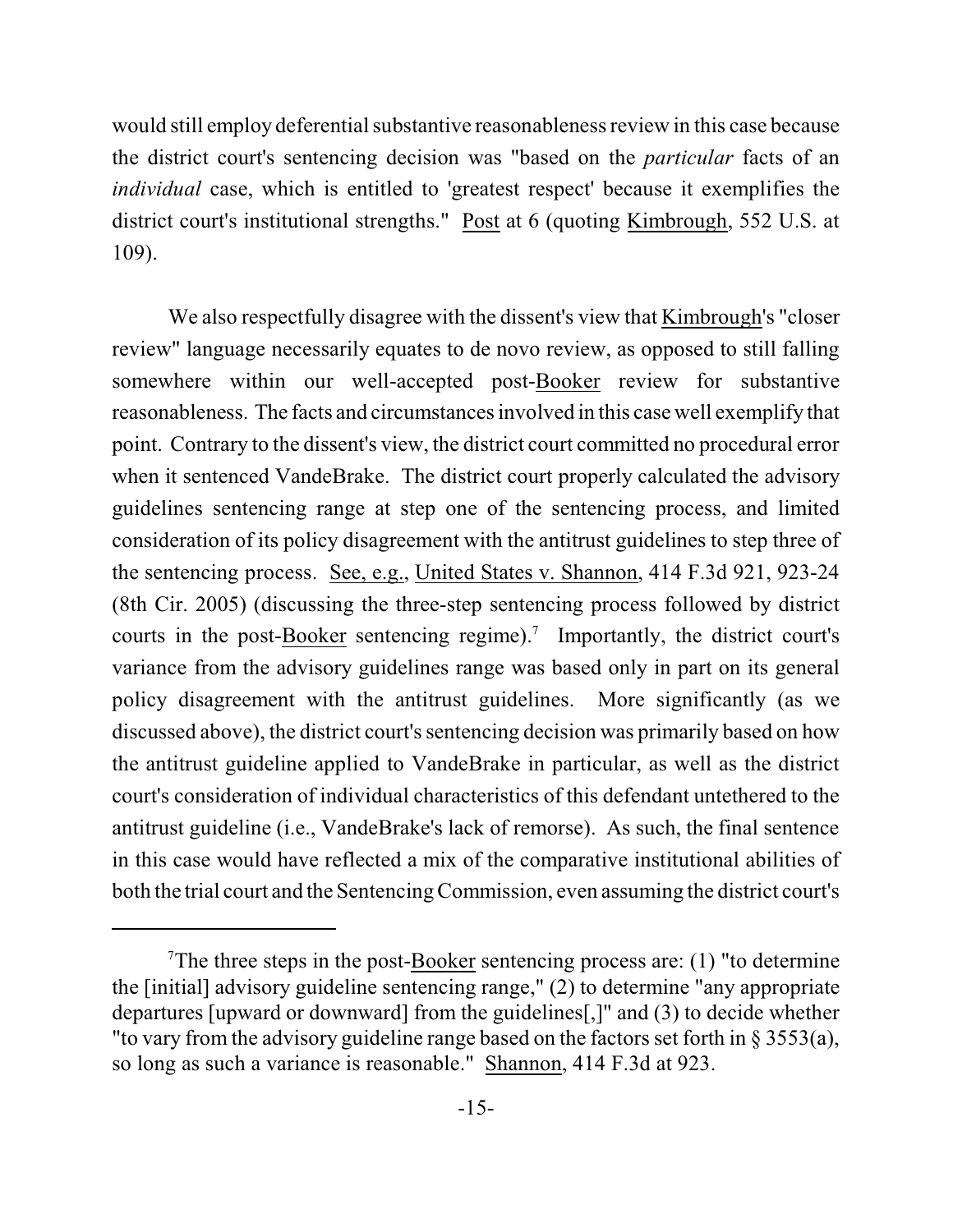policy disagreement with § 2R1.1 touched upon some aspect of the guideline based on research and empirical data.

In such a situation, when reviewing one final, indivisible sentencing decision which reflects a mix of the comparative institutional abilities of both the trial court and the Commission, we would follow the lead of at least one member of the Supreme Court who would still categorize Kimbrough's closer review as falling within the "framework for evaluating 'reasonableness.'" Pepper v. United States, 131 S.Ct. 1229, 1254 (2011)(Breyer, J., concurring). Under such a framework, while appellate courts would review those aspects of a sentencing decision "more closely when they rest upon disagreement with Guidelines policy," and "with greater deference when they rest upon case-specific circumstances[,]" our overall review would still be under the rubric of "reasonableness." Id. at 1255.

In this case, the district court's policy disagreement was based in large part upon case-specific circumstances, and the end result was an antitrust sentence more comparable to a fraud sentence based upon a similar amount of loss. As such, the district court's final sentence seems eminently consistent with the very rationale used by the dissent to attack it. See Post at 10 ("Since '[t]he Commission ha[d] long recognized the similarity of antitrust offenses to sophisticated frauds,' the Commission amended § 2R1.1 to ensure 'that penalties for antitrust offenses will be coextensive with those for sophisticated frauds sentenced under § 2B1.1.'") (quoting U.S.S.G. app. C, amend. 678).

In sum, we find no basis for concluding the final sentence is substantively unreasonable. The district court considered appropriate factors in varying from the guidelines, and adequately explained its sentence. See, e.g., United States v. Hill, 552 F.3d 686, 690-92 (8th Cir. 2009) (affirming a sentence of fifty-one months (thirty months above the advisory guidelines range) where the district court adequately explained its sentence, noting the sentencing judge is in a "superior position" to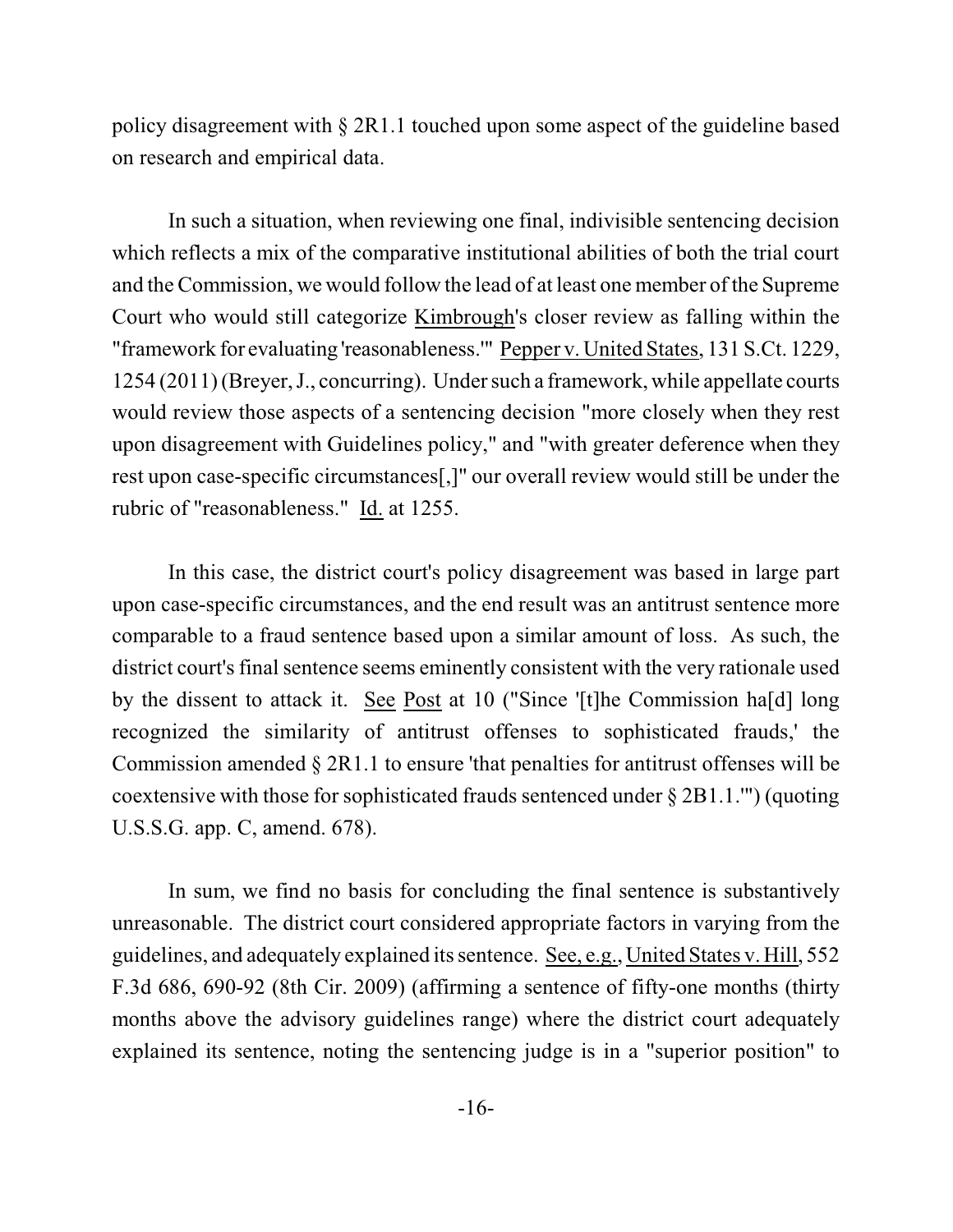evaluate the facts of any given case and judge their significance against the  $\S 3353(a)$ factors) (internal quotation marks and citation omitted). Similarly, the district court considered appropriate factors in selecting the fine amount, and adequately explained its chosen amount. We find no basis for concluding the amount of the fine is substantively unreasonable.

### III

We affirm the judgment of the district court.

RILEY, Chief Judge, concurring.

I concur in the general reasoning and the conclusion of Judge Bye's opinion. I write separately to disassociate myself from the district court's comments about economic success and status, race, heritage, and religion. I consider those comments inappropriate and not a proper reason for supporting any sentence.

BEAM, Circuit Judge, dissenting.

Early in its lengthy sentencing colloquy the district court, quoting Judge Learned Hand, states, "[A] judge . . . is charged to see that the law is properly administered and it is a duty which he cannot discharge by remaining inert.'" United States v. VandeBrake, 771 F. Supp. 2d 961, 966 (N.D. Iowa 2011) (quoting United States v. Marzano, 149 F.2d 923, 925 (2d Cir. 1945)). There is, though, something to be said for some measure of inertness in the course of a criminal sentencing procedure fueled at the outset by a judicial observation that the defendant suffered from "insatiable greed, which is all the more shocking because [the defendant was] already [a] wealthy, multi-millionaire businessm[a]n." Id. at 965. Of course, even a multi-millionaire businessman has the right to be sentenced under the rule of law, especially rules recently put in place by the Supreme Court. Rich persons, poor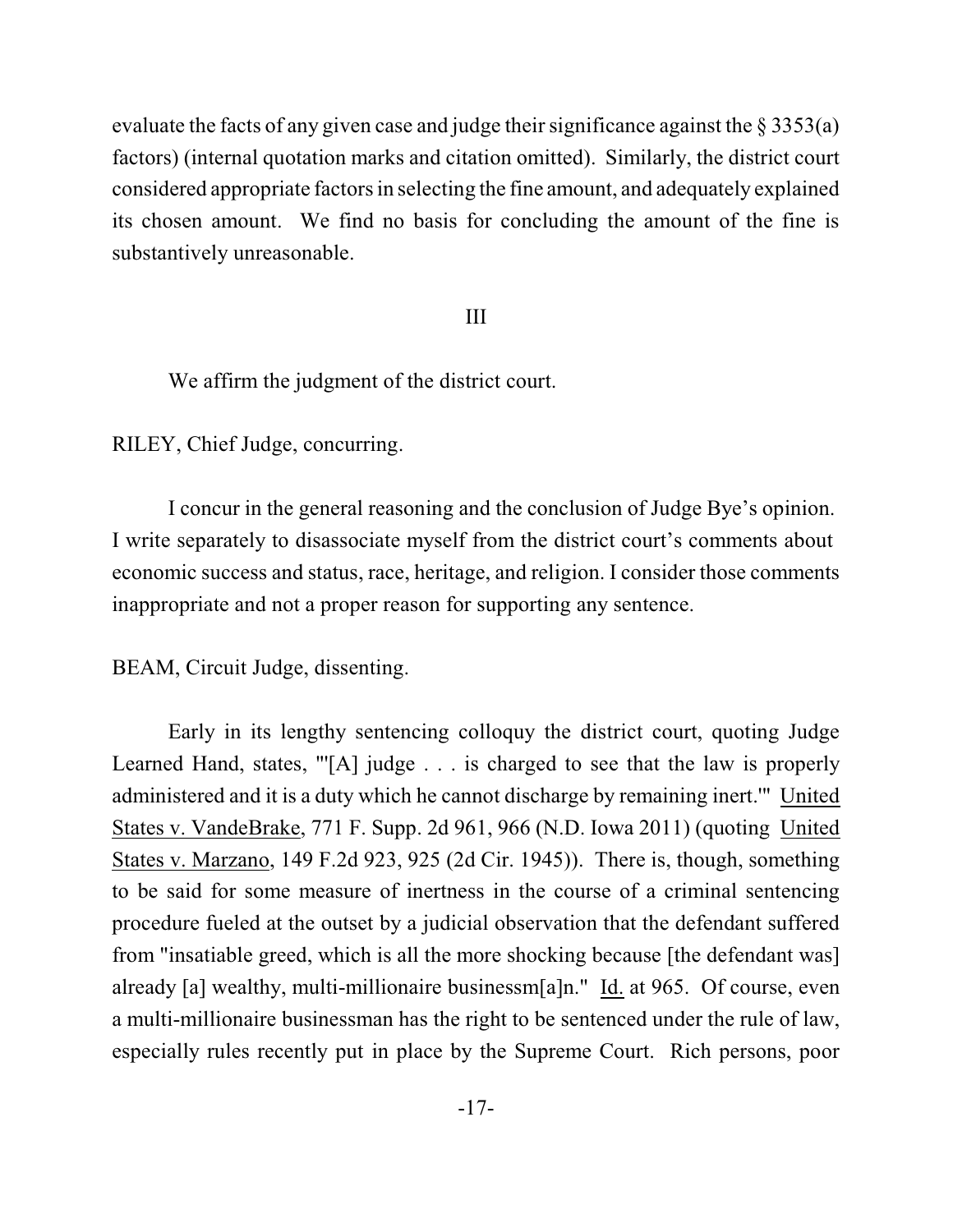persons and persons at all other economic strata should expect no less. Indeed, a United States Judge upon assuming office takes an oath that states, in part: "I will administer justice without respect to persons, and do equal right to the poor and to the rich." 28 U.S.C. § 453. Make no mistake about it though, VandeBrake committed serious violations of federal law and deserves substantial penalties as a result, whatever the bestowal of economic largess upon him.

As noted by the court majority, VandeBrake was charged with three price fixing and bid rigging offenses in violation of 15 U.S.C. § 1. Ante at 1. He entered guilty pleas to these antitrust crimes, which triggered the use of U.S.S.G.  $\S 2R1.1$ , the antitrust guideline. At this point, however, the district court (sometimes sentencing court) concluded that this guideline was flawed because, in the court's view, it is "overly lenient" with respect to all antitrust offenders, VandeBrake, 771 F. Supp. 2d at 1003, and "fail[ed] to provide a just and reasoned sentencing range given the facts of [this] case." Id. at 1004.

Apparently in an attempt to avoid a claim of procedural error, $\delta$  the district court purported to calculate a guidelines sentencing range using § 2R1.1 but then set it aside in favor of an alternate calculation using U.S.S.G. § 2B1.1, the guideline for offenders convicted of fraud.<sup>9</sup> As a result of this switch,  $\S$  2B1.1, for all practical

<sup>&</sup>lt;sup>8</sup>"In reviewing a challenge to a sentence, we 'must first ensure that the district court committed no significant procedural error.'" United States v. Dace, 660 F.3d 1011, 1013 (8th Cir. 2011) (quoting Gall v. United States, 552 U.S. 38, 51 (2007)). "[P]rocedural error" includes "failing to calculate (or improperly calculating) the [g]uidelines range." Gall, 552 U.S. at 51.

<sup>&</sup>lt;sup>9</sup>Specifically, the sentencing court started by calculating the "volume of commerce" attributable to VandeBrake at \$5,666,348.61. VandeBrake, 771 F. Supp. 2d at 971. Based on the volume of commerce table employed in the antitrust guideline, see U.S.S.G. § 2R1.1(b)(2), the court then calculated VandeBrake's guidelines range at 21 to 27 months' imprisonment. VandeBrake, 771 F. Supp. 2d at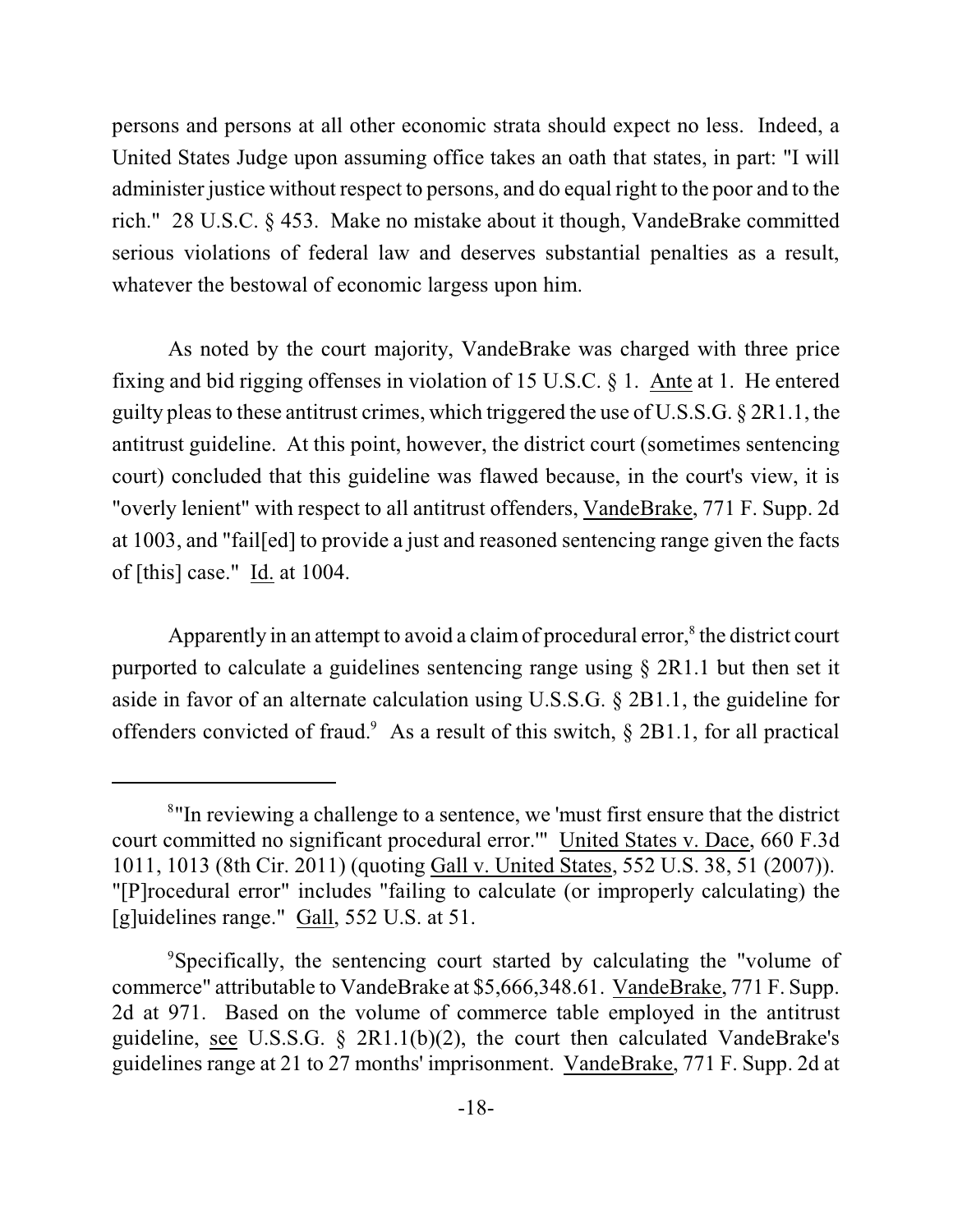purposes, became the paradigm for the final formation of VandeBrake's very substantial sentence. This failure to use the antitrust guideline for antitrust violations resulted in procedural error.

How could this guideline substitution have happened given Congress's and the Sentencing Commission's concerns about substantial uniformity in preliminary sentence calculations for identical criminal conduct–into which initial calculations judges would then insert variable, relevant circumstances and characteristics of individual offenders and, in this way, construct equitable and reasonable individualized penal judgments? It happened, apparently, because the sentencing court interpreted the Sentencing Commission's antitrust guideline formulations as

<sup>990.</sup> Because the sentencing court thought this range was "woefully inadequate," id. at 999, it effectively scrapped the antitrust guideline in favor of the fraud guideline, § 2B1.1, which increases offense levels based on "loss" instead of "volume of commerce." Id. at 1005. Faced with the inherent difficulty of calculating "loss" in this antitrust case, the district court consulted  $\S 2R1.1$ 's commentary regarding finesetting for organizational antitrust offenders, which provides "'[i]t is estimated that the average gain from price-fixing is 10 percent of the selling price. The loss from price-fixing exceeds the gain . . . . "" Id. (quoting U.S.S.G. § 2R1.1 cmt. 3). Based on this language, the district court theorized that the amount of "loss" caused by VandeBrake was more than ten percent of the volume of commerce–i.e., more than \$566,634. Id. Then, employing some sort of guidelines alchemy, the court interjected its fabricated "loss" figure into the fraud guideline's loss table, U.S.S.G. § 2B1.1(b)(1), to arrive at a guidelines range of 46 to 57 months' imprisonment. VandeBrake, 771 F. Supp. 2d at 1005, 1009. This erroneous transmogrification of the antitrust guideline increased VandeBrake's base offense level by fourteen levels as opposed to the two-level increase called for under § 2R1.1. Compare U.S.S.G. §  $2R1.1(b)(2)(A)$  with id. §  $2B1.1(b)(1)(H)$ . When considering this bifurcated computation in light of the sentencing factors listed in 18 U.S.C. § 3553(a)(1), (2), the district court purported to discern the "need for substantial punishment above the [§ 2R1.1] guideline sentence." VandeBrake, 771 F. Supp. 2d at 1005. In essence, this exercise functioned as a categorical rejection of § 2R1.1 as a guideline useable in antitrust sentencing.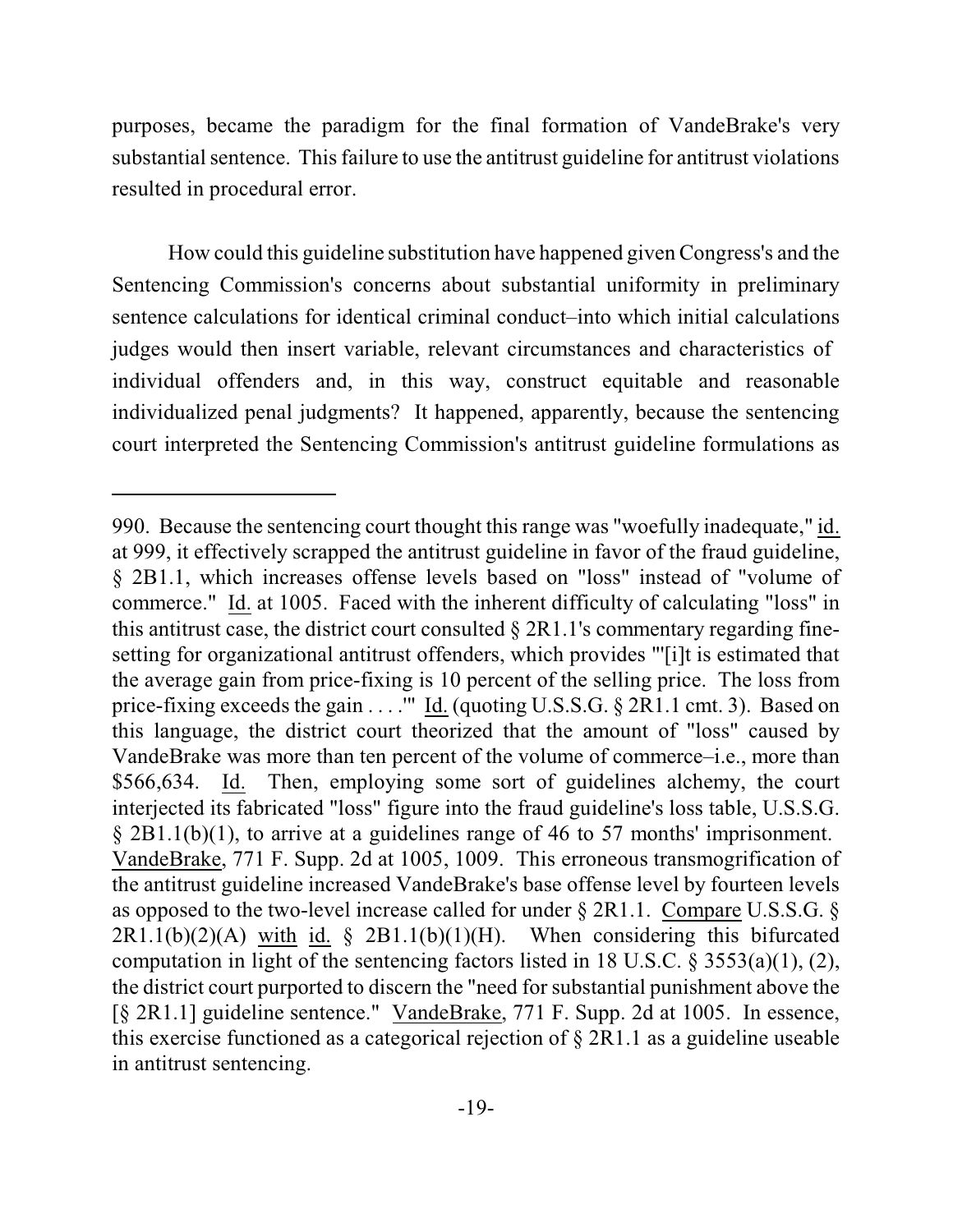being inadequate for use in sentencing antitrust offenders in general,<sup>10</sup> see VandeBrake, 771 F. Supp. 2d at 1003, and in particular, at least when a defendant, as the court measures it, is a rich and greedy businessman, see id. at 965.

Where does a sentencing court find such unfettered authority, especially when failure to employ a Commission-designated guideline at the outset will surely result in widely varying sentences for substantially similar wrongdoers? To this inquiry, the sentencing court and court majority reply: Kimbrough v. United States, 552 U.S. 85 (2007), Spears v. United States, 555 U.S. 261 (2009) (per curiam), and Feemster v. United States, 572 F.3d 455 (8th Cir. 2009) (en banc).

But, no such authority can be gleaned from these cases.

 $10$ I disagree with the majority's characterization that "[t]he crux of the district court's policy disagreement" was the Commission's rationale regarding the level of mark-up involved in antitrust violations. Ante at 14. Indeed, "at the outset," before ever discussing levels of mark-up, the sentencing court opined that, "in [its] view," the antitrust guideline was "overly lenient" and categorically "deserving of less deference." VandeBrake, 771 F. Supp. 2d at 1000-03. While doing so, the district court implied that § 2R1.1's "overly lenient" sentences stem from the Sherman Act's historic preferential treatment of "wealthy, white, Anglo-Saxon, protestant maleswho were politically well-connected." Id. at 1003. These emanations were cast against the backdrop of the first paragraph of the district court's order, which characterized VandeBrake as a "wealthy, multi-millionaire businessm[a]n." Id. at 965. As now-Justice Sotomayor wrote as a dissenting circuit judge in United States v. Cavera, "arbitrary and subjective considerations, such as a judge's feelings about a particular type of crime, should not form the basis of a sentence." 550 F.3d 180, 220 (2d Cir. 2008) (en banc) (Sotomayor, J., dissenting); see also United States v. Irey, 612 F.3d 1160, 1211 (11th Cir. 2010) (en banc), cert. denied, 131 S. Ct. 1813 (2011) (ruling that a sentencing judge's "'conclusory statement of personal belief'" is insufficient to support a policy-based variance) (quoting United States v. Lychock, 578 F.3d 214, 220 (3d Cir. 2009)).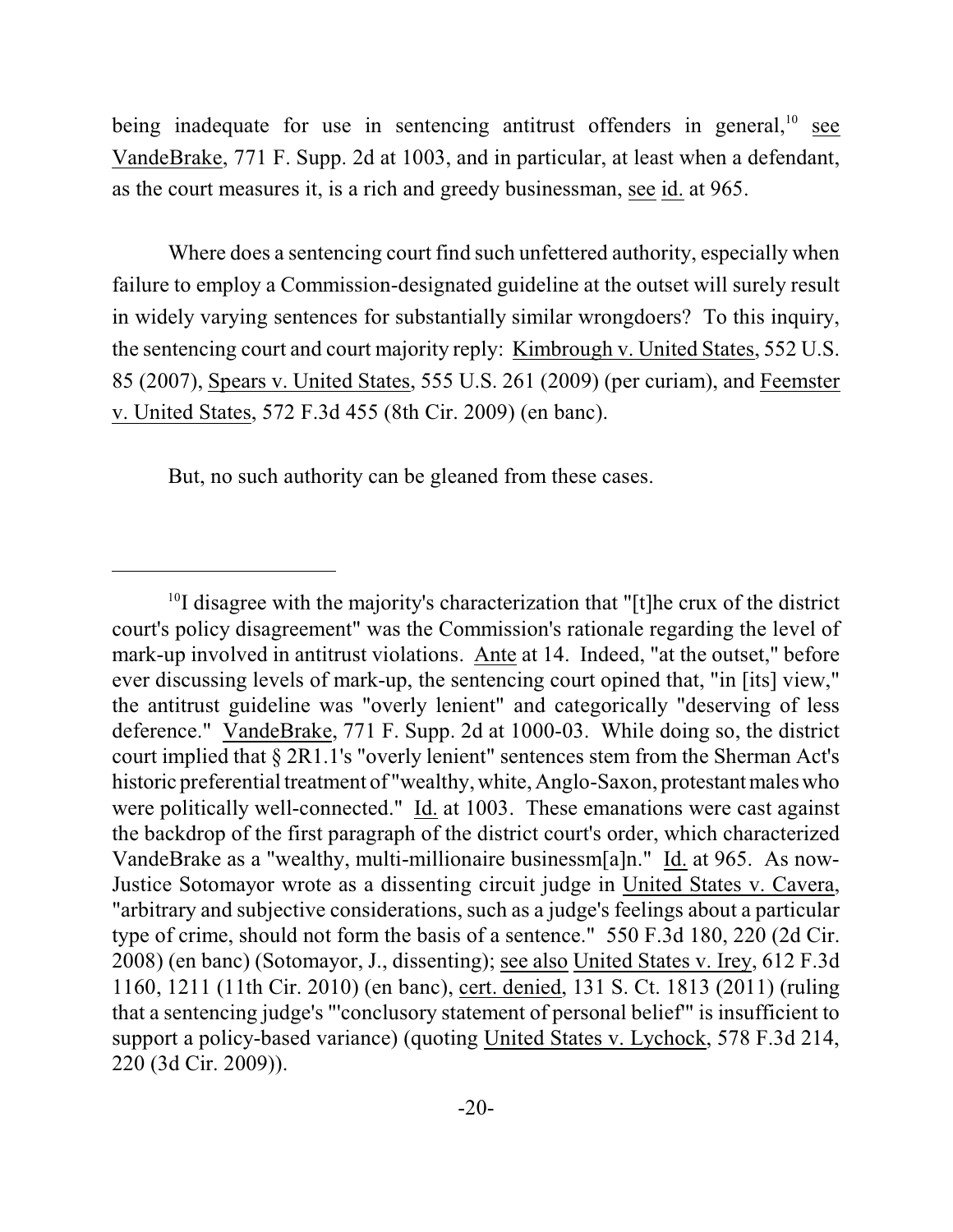The basic holding of Kimbrough (which dealt exclusively with the guidelines' 100:1 powder/crack ratio) is that a district court has deferential discretionary authority to substantially vary from a correctly calculated guidelines range, based exclusively upon the court's policy disagreement with a particular guideline, *if* the guideline at issue is *not* the product of the Commission's institutional strengths.<sup>11</sup> 552 U.S. at 109. But, this is not true if the guideline at issue "exemplif[ies] the Commission's exercise of its characteristic institutional role." Id.; Spears, 555 U.S. at 264. The court majority's error today is manifest in its failure to apply this limitation and its act of reviewing the district court's extended and erroneous sentencing exercise using only a deferential abuse of discretion standard.

To support my contention, I briefly review the procedural requirements at work in thissentencing dispute. Even though, since United States v. Booker, 543 U.S. 220, 245 (2005), all sentencing guidelines are advisory in nature, they nonetheless continue to serve an important and mandatory function in the creation of a federal criminal sentence. Kimbrough, 552 U.S. at 108. Using the guideline or guidelines designated by the Sentencing Commission for use with the particular offense or offenses of conviction, the sentencing court is initially charged with calculating a guideline sentencing range for the defendant. In fact, it is a "significant procedural error" for the sentencing judge to fail to fulfill this "first" requirement. Gall v. United States, 552 U.S. 38, 51 (2007). And, we review a district court's "interpretation and

 $11$ As explained in Kimbrough, the Commission's institutional strengths include its ability to base "determinations on empirical data and national experience, guided by a professional staff with appropriate expertise." 552 U.S. at 109 (quotation omitted). In contrast, a sentencing court's institutional strengths include its "greater familiarity with . . . the individual case and the individual defendant before [it]." Id. (quotation omitted).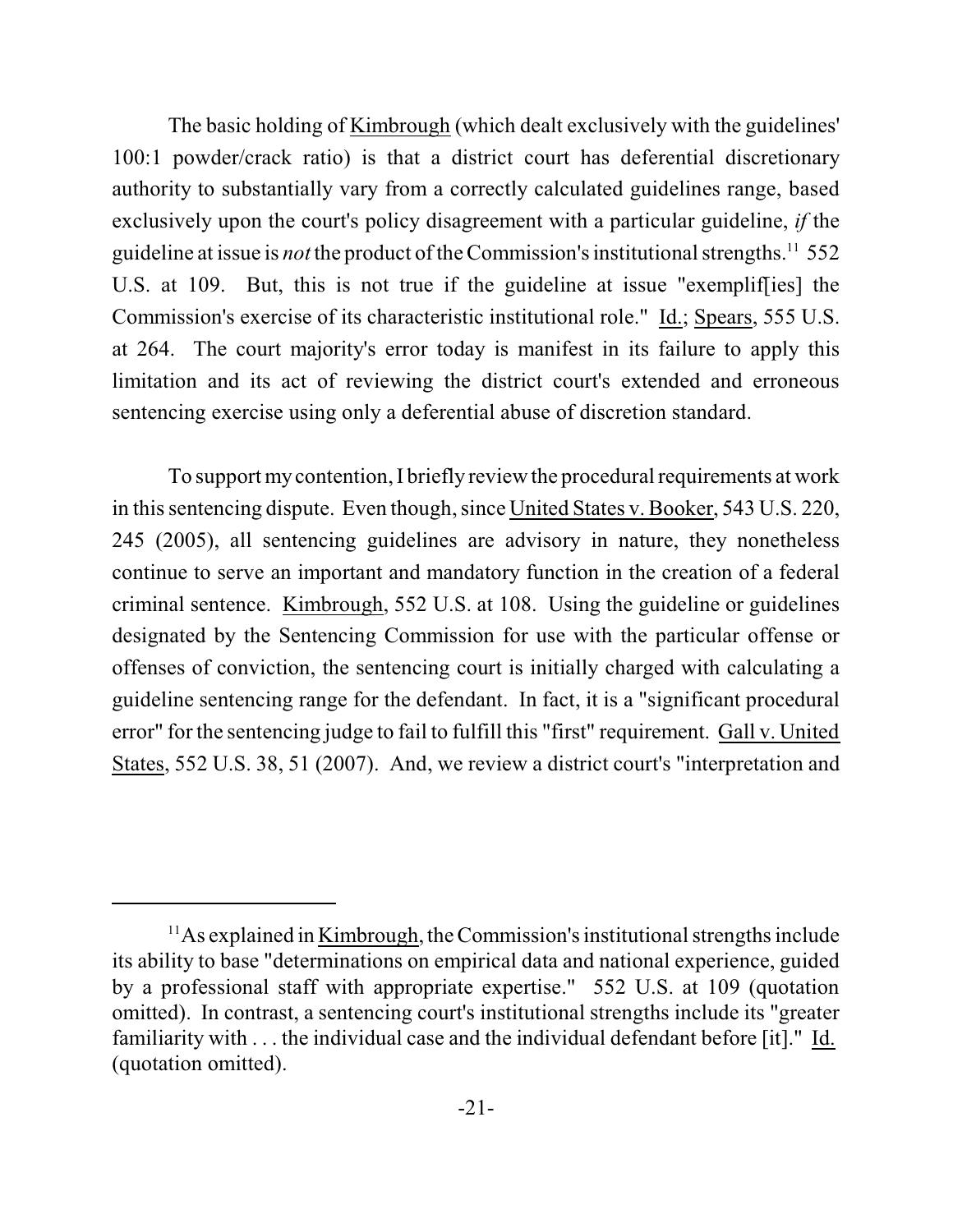application of the guidelines de novo." United States v. Bryant, 606 F.3d 912, 918  $(8th Cir. 2010).$ <sup>12</sup>

Accordingly, the district court's interpretations of the intrinsic breadth or limitations of § 2R1.1, the court's rejection, at least in part, of that guideline for use in the sentencing of VandeBrake, and the court's alternative interpretation, application and use of § 2B1.1 in lieu of § 2R1.1 should all have been reviewed by this court de novo. Further, if the sentencing court's numerous erroneous acts had been so reviewed, it is my belief that they would have been summarily rejected by this court.

Concluding, for purposes of further discussion only, that the sentence calculation in this case is procedurally sound and survives de novo review, the sentencing court's bald assumption that it has deferential discretion to substantially vary from all guidelines on policy grounds is reversible error.

Under Kimbrough analysis, you must first determine whether the applicable guideline is the product of the Sentencing Commission's inherent expertise. Kimbrough's result only depicts judicial analysis of a guideline that was not the product of the Commission's institutional strengths. The guideline at issue here, on the other hand, embodies the Commission's expertise. Thus, Kimbrough does not support the notion that the sentencing court's policy disagreement with § 2R1.1 is entitled to deferential abuse-of-discretion review.

Indeed, Kimbrough acknowledges that "closer review may be in order" if a sentencing judge varies from an applicable guideline that is the product of the Commission's institutional strengths, based solely on the judge's opinion, as here, that

 $12$ To be sure, the sentencing judge's findings of fact are reviewed for clear error and, if we find no procedural error, we review the substantive reasonableness of the sentence for an abuse of discretion. Dace, 660 F.3d at 1013.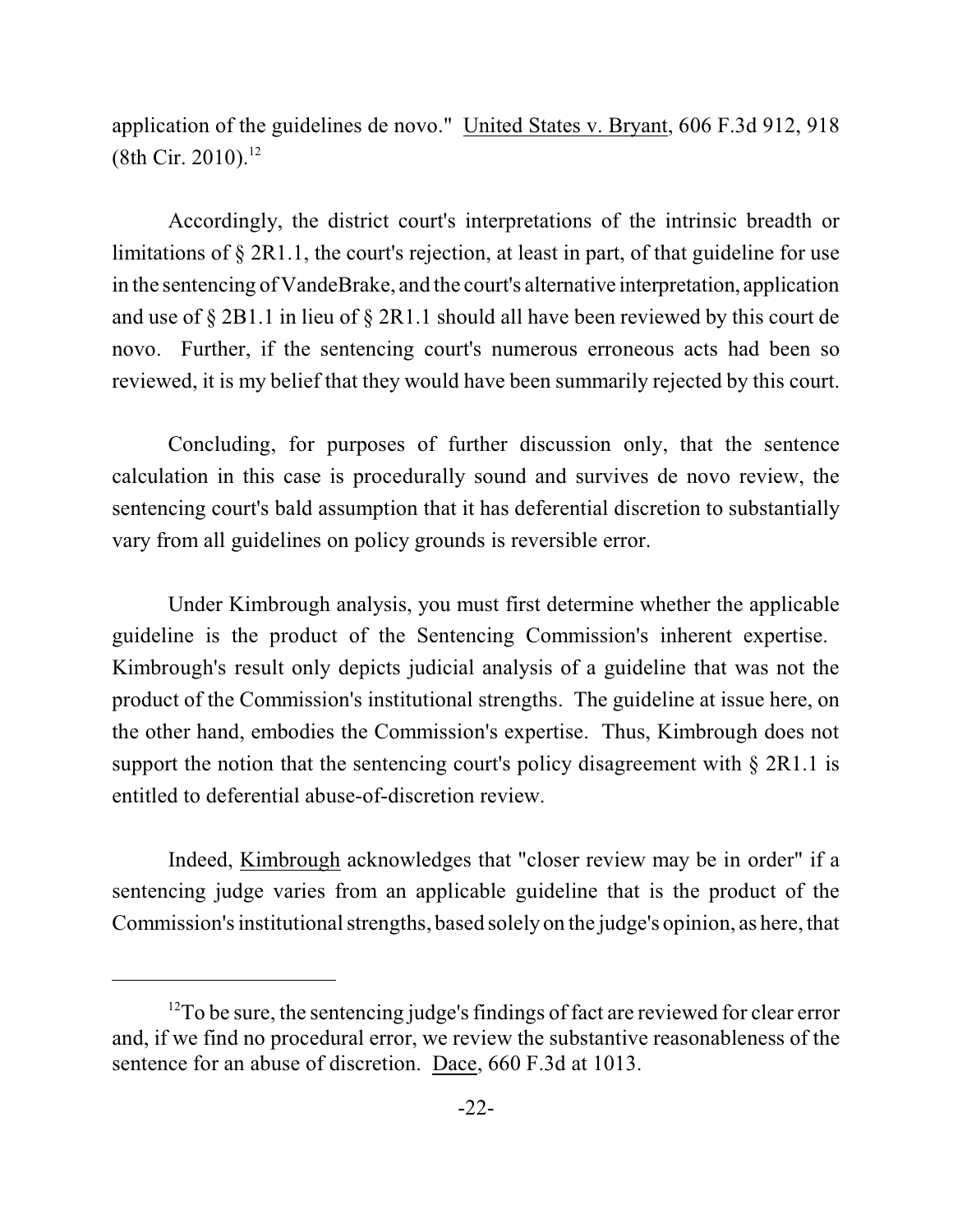the guideline "fails properly to reflect  $\S$  3553(a) considerations even in a mine-run case." 552 U.S. at 109 (internal quotation omitted); see also Spears, 555 U.S. at 264 (explaining that this brand of variance "may be entitled to less respect"). The sort of categorical policy-based variance applied by the sentencing court in this case stands in stark contrast to a district court's variance based on the *particular* facts of an *individual* case, which is entitled to "greatest respect" because it exemplifies the district court's institutional strengths. Kimbrough, 552 U.S. at 109; see Feemster, 572 F.3d at 464 (explaining that substantive appellate review in sentencing cases is "narrow and deferential," but only when the district court's justifications for the sentence are based on "defendant-specific" determinations). Therefore, to determine the deference to be given the district court's variance here, we must begin with an analysis of whether or not  $\S 2R1.1$  (or for that matter  $\S 2B1.1$ ) is the product of the Commission's expertise.

As a general matter, the Sentencing Commission employed an "empirical approach" to formulate its several guidelines. Kimbrough, 552 U.S. at 96. Under this approach, the Commission first conducted "an empirical examination of 10,000 presentence reports setting forth what judges had done in the past." Rita v. United States, 551 U.S. 338, 349 (2007). Then, the Commission "modif[ied] and adjust[ed] past practice in the interests of greater rationality, avoiding inconsistency, complying with congressional instructions, and the like." Id. Since the initial crafting of the guidelines, the Commission has been charged with "formulat[ing] and constantly refin[ing] national sentencing standards." Kimbrough, 552 U.S. at 108. The Commission's institutional strength, then, is its ability to "base its determinations on empirical data and national experience, guided by a professional staff with appropriate expertise." Id. at 109 (quotation omitted).

As stated above, Kimbrough provides an example of a guideline that was not a product of the Commission's expertise. There, the Court found that the guidelines' 100:1 powder/crack ratio was not based on the Commission's empirical research;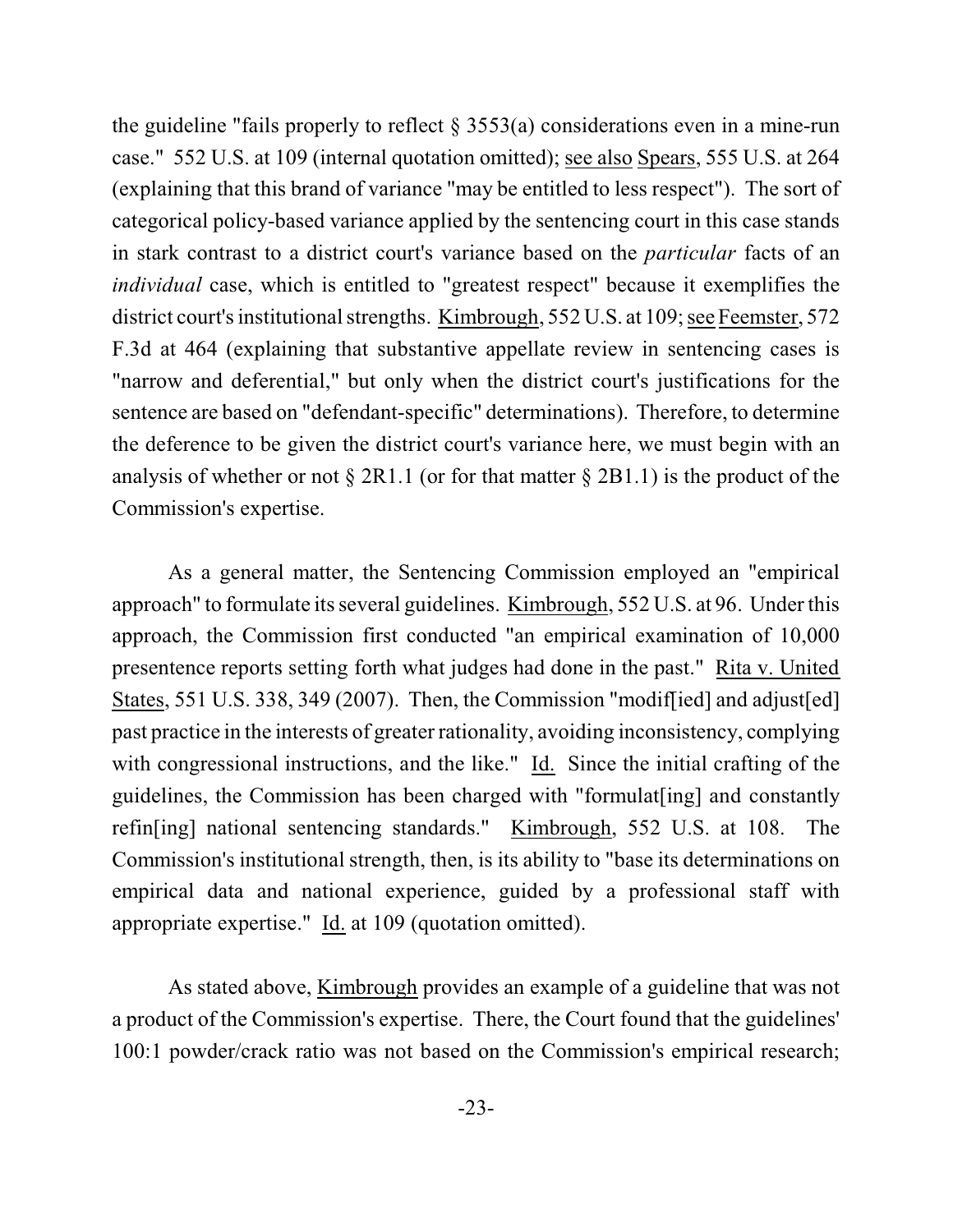rather, the ratio was simply borrowed from the ratio Congress used to set minimum and maximum sentences in the Anti-Drug Abuse Act of  $1986$ <sup>13</sup> Id. at 95-96. And, in turn, the Act's ratio was based on Congress's mere assumptions regarding the relative dangerousness of crack. Id. at 95. After adopting the 100:1 ratio in the original guidelines, the Commission's research revealed thatmany ofthe assumptions used to justify the 100:1 ratio were baseless. Id. at 97-98. The Commission therefore attempted to amend the guidelines to reduce the ratio to 1:1, but Congress blocked this attempt pursuant to 28 U.S.C. § 994(p), which provides that the Commission's guideline amendments become effective unless disapproved by Congress. Id. at 99. Given that the guidelines' 100:1 ratio was (1) no longer supported by the Commission, and (2) contrary to the Commission's research, the Court held that the ratio did not "exemplify the Commission's exercise of its characteristic institutional role." Id. at 109.

In contrast to the 100:1 ratio at issue in Kimbrough, the antitrust guideline at issue here, § 2R1.1, exemplifies the Commission's institutional strengths. The legislative history of 28 U.S.C. § 994, which outlines the duties of the Commission, provides that, in crafting the guidelines,

the Commission might conclude that a category of major white collar criminals too frequently was sentenced to probation or too short a term of imprisonment because judges using the old rehabilitation theory of sentencing[] did not believe such offenders needed to be rehabilitated and, therefore, saw no need for incarceration. The Commission might conclude that such a category of offenders should serve a term of imprisonment, or a longer term than currently served, for purposes of punishment and deterrence.

 $13$ For example, the Act set a five-year mandatory minimum sentence for defendants responsible for 5 grams of crack or 500 grams of powder, respectively. Kimbrough, 552 U.S. at 96.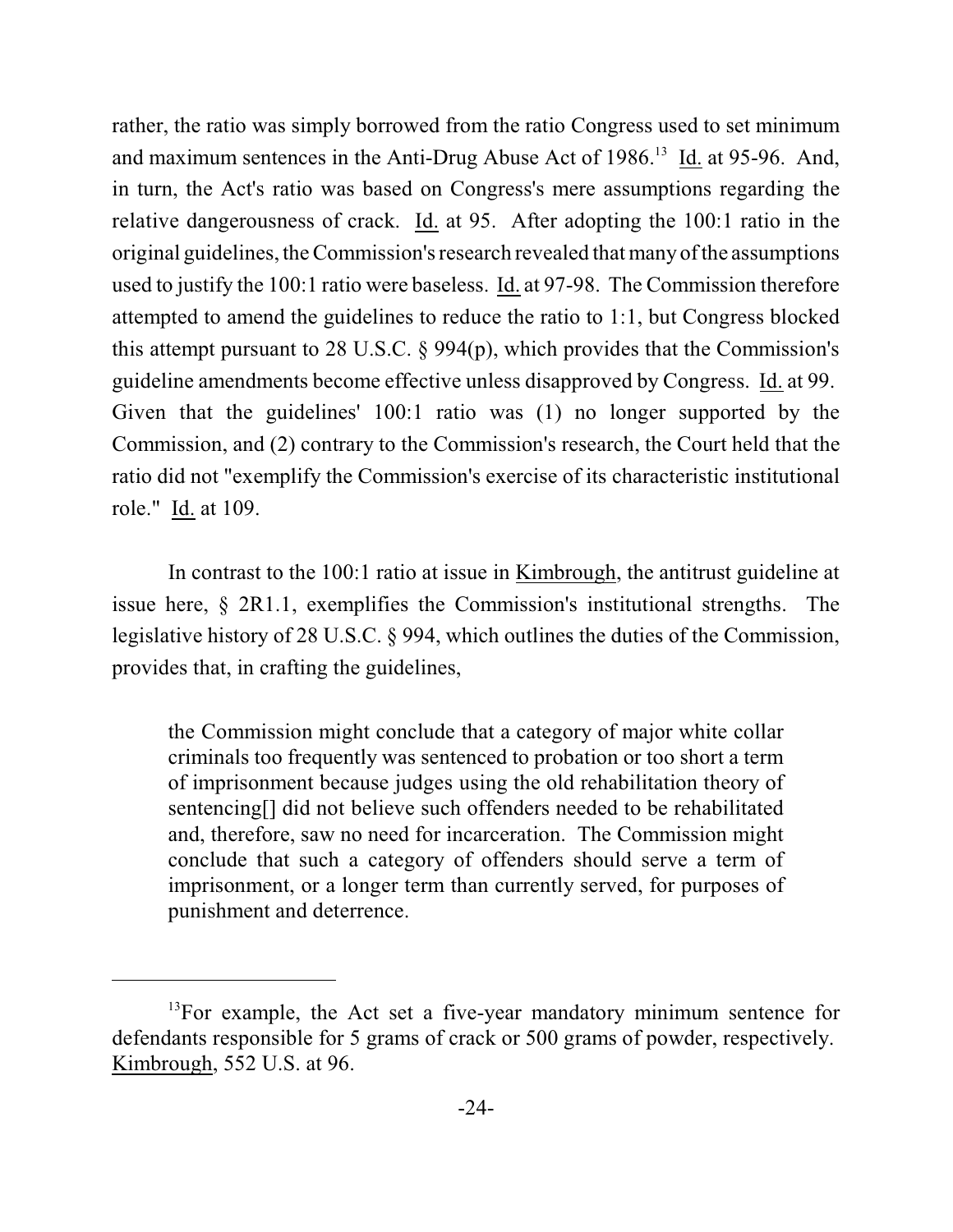S. Rep. No. 98-225, at 177 (1983), reprinted in 1984 U.S.C.C.A.N. 3182, 3360. Following Congress's cue, the Commission's first version of the guidelinesincreased the mean sentences of white-collar crimes above then-current averages to reduce the disparity between white-collar crimes and other property crimes, such as larceny. U.S. Sentencing Comm'n, Supplementary Report on the Initial Sentencing Guidelines & Policy Statements 18 (1987).

As with other white-collar crimes, the Commission deliberately raised the sentences for antitrust violations above pre-guidelines averages. The background notes accompanying § 2R1.1 state that prison terms for antitrust offenses "should be much more common, and usually somewhat longer, than typical under pre-guidelines practice." U.S.S.G. § 2R1.1 cmt. background (2010). Indeed, the original sentencing ranges in § 2R1.1 "represent[ed] a substantial change from [then-present] practice. [Under pre-guidelines practice], approximately 39 percent of all individuals convicted of antitrust violations [were] imprisoned" and "the average time served . . . was only forty-five days." U.S.S.G. § 2R1.1 cmt. background (1987).

While the Commission increased offense levels for fraud based on "loss" in U.S.S.G. § 2B1.1, the Commission decided to use "volume of commerce" to gauge the scale and scope of antitrust offenses under  $\S$  2R1.1. As the Commission explained,

The offense levels  $\left[ \text{in } \S 2R1.1 \right]$  are not based directly on the damage caused or profit made by the defendant because damages are difficult and time consuming to establish. The volume of commerce is an acceptable and more readily measurable substitute. The limited empirical data [as to pre-guidelines practice] show that fines increase with the volume of commerce and the term of imprisonment probably does as well.

U.S.S.G. § 2R1.1 cmt. background (1987).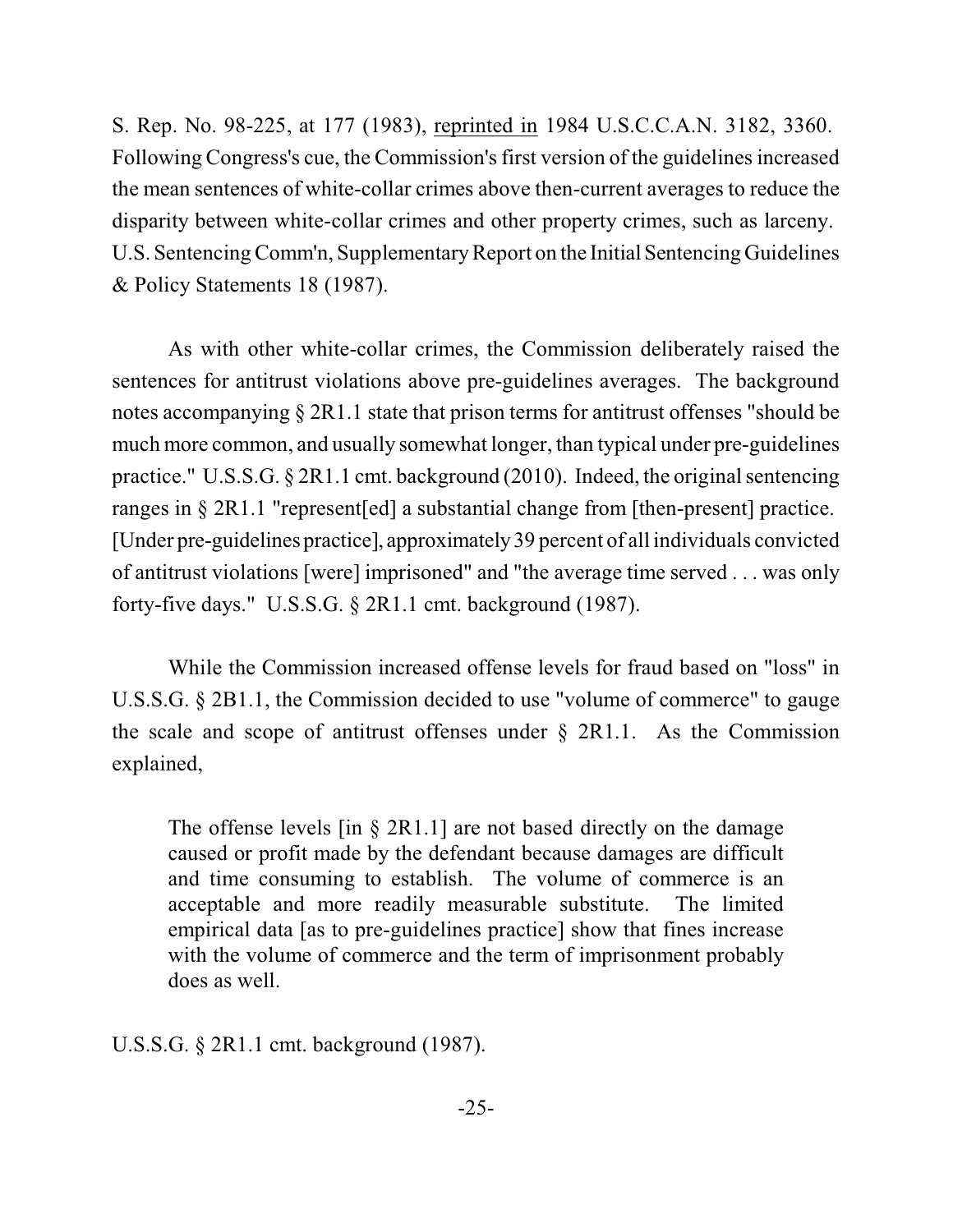The first significant<sup>14</sup> amendment to  $\S$  2R1.1 came in 1991 when the Commission increased the guideline's offense levels and added more steps to the volume of commerce table. U.S.S.G. app. C, amend 377. The Commission increased the offense levels in § 2R1.1 "to make them more comparable to the offense levels for fraud with similar amounts of loss." Id. The Commission also explained the differences between the antitrust and fraud guidelines as follows:

The base offense level for antitrust violations starts higher than the base offense level for fraud violations to reflect the serious nature of and the difficulty of detecting such violations, but the offense levels for antitrust offenses based on volume of commerce increase less rapidly than the offense levels for fraud, in part, because, on the average, the level of mark-up from an antitrust violation may tend to decline with the volume of commerce involved.

## Id.

In 2005, the Commission again amended  $\S 2R1.1$  to raise the offense levels for antitrust violations and add additional steps to the volume of commerce table. U.S.S.G. app. C., amend 678. The amendment was in response to Congress's enactment of the Antitrust Criminal Penalty Enhancement and Reform Act of 2004, which increased from three to ten years the maximum term of imprisonment for antitrust violations under 15 U.S.C. § 1. U.S.S.G. app. C, amend. 678. The Act's legislative history indicates that Congress increased the maximum penalties for antitrust violations to "harmonize[] the treatment of criminal antitrust offenders and other white collar criminals" and to send the message to antitrust offenders that "if they are caught they will spend much more time considering the consequences of their actions within the confinement of their prison cells." 150 Cong. Rec. H3657

 $14$  Section 2R1.1 was amended in 1989 to "eliminate minor gaps in the [volume] of commerce] table." U.S.S.G. app. C, amend. 211.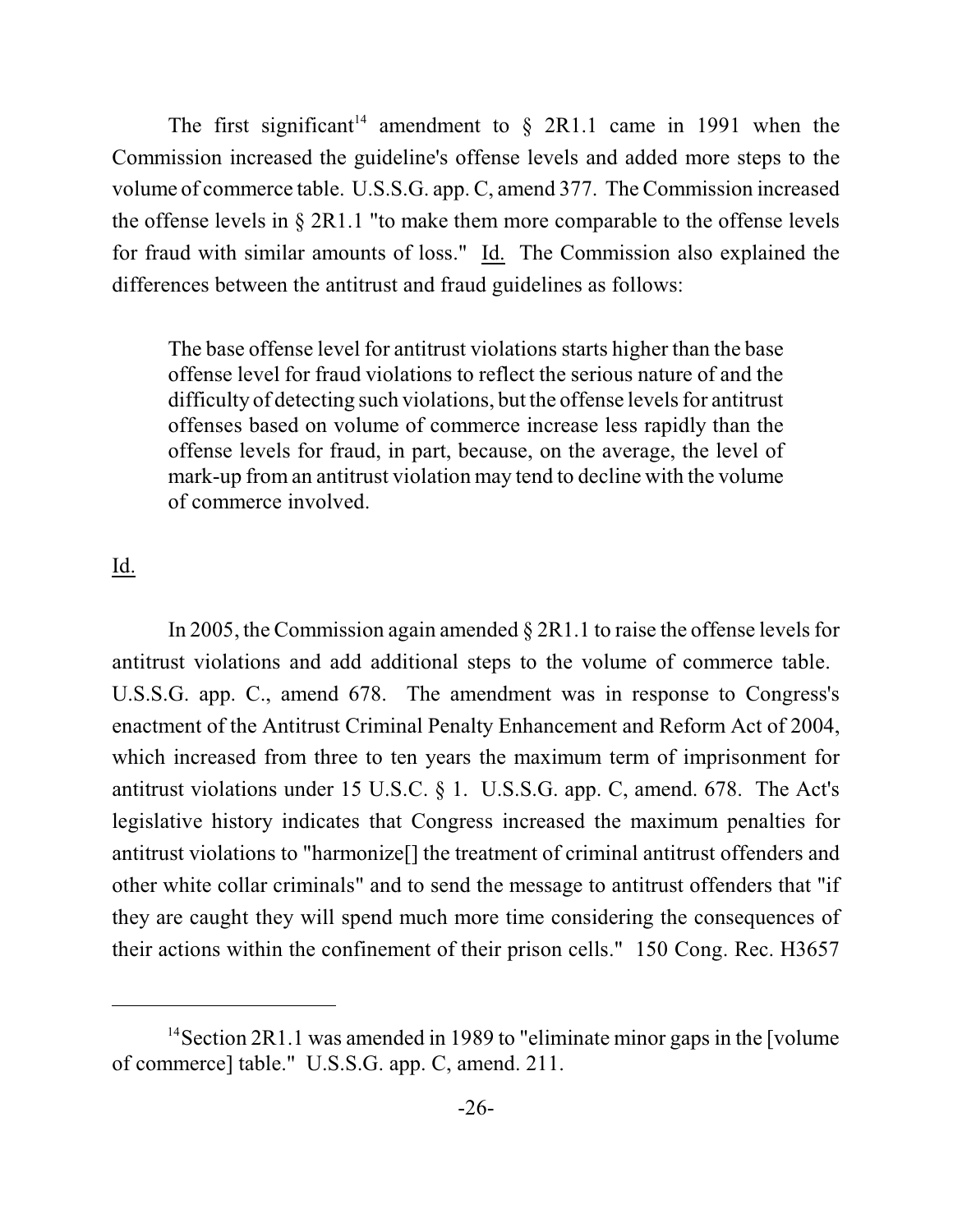(daily ed. June 2, 2004) (statement of Rep. Sensenbrenner). The Commission noted Congress's "concern about the inherent seriousness of antitrust offenses" and also explained that "[t]he penalties for sophisticated fraud have been increased incrementally due to a series of amendments to § 2B1.1, while no commensurate increases for antitrust offenses had occurred." U.S.S.G. app. C., amend. 678. Since "[t]he Commission ha[d] long recognized the similarity of antitrust offenses to sophisticated frauds," the Commission amended § 2R1.1 to ensure "that penalties for antitrust offenses will be coextensive with those for sophisticated frauds sentenced under § 2B.1.1." Id. According to the Commission, the amendment helped "restore the historic proportionality in the treatment of antitrust offenses and sophisticated frauds." Id.

The history of and the amendments to  $\S$  2R1.1 exemplify the Commission's institutional strengths. Indeed, in order to craft the original version of § 2R1.1, the Commission used empirical research as its baseline and then increased antitrust sentences in the interests of "greater rationality" and to avoid "inconsistency" between white-collar crimes and other property crimes. Rita, 551 U.S. at 349. Thus, unlike the guideline at issue in Kimbrough, the antitrust guideline and its volume of commerce table were grounded in the Commission's research, not plucked from a statute or based on mere assumptions. And, since originally crafting § 2R1.1, the Commission has amended the guideline in order to fulfill its duty to "constantly refine national sentencing standards." Kimbrough, 552 U.S. at 108. It seems that the driving forces behind the Commission's amendments to  $\S$  2R1.1 have been: (1) Congress's amendments to the Sherman Act; and (2) the Commission's desire to maintain the historic proportionality between antitrust and fraud sentences. Thus, unlike the 100:1 ratio at issue in Kimbrough, Congress and the Commission are apparently on the same page regarding antitrust sentences and the Commission's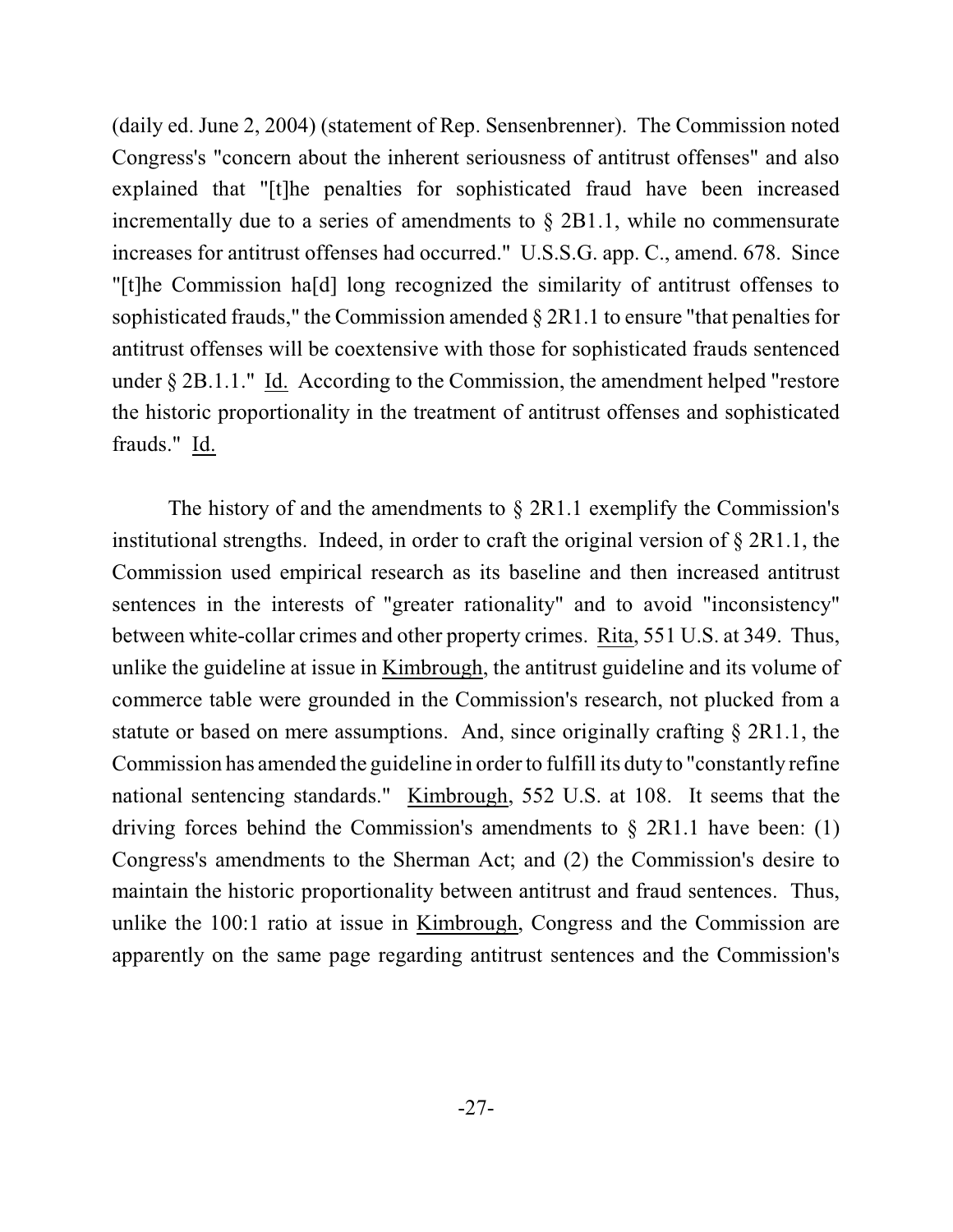continuing research has not eroded the underlying theories supporting the antitrust guideline.<sup>15</sup>

 $15$ The majority concludes that the antitrust guideline does not exemplify the Commission's institutional strengths and, therefore, applying closer review in this case "conflicts . . . with Kimbrough itself." Ante at 13. This conclusion is based on the court's apparent assumption that a guideline is not the product of the Commission's inherent strengths if, occasionally over a period of twenty-five years, the Commission has amended the guideline due, in part, to congressional amendments to the guideline's corresponding criminal statute. I find no support for this broad assumption in Kimbrough. Indeed, the Supreme Court went to great lengths in Kimbrough to distinguish the unique 100:1 powder/crack ratio fromthe vast majority of other guidelines which, like the antitrust guideline, were (1) based on an empirical analysis of past practices; (2) adjusted to avoid inconsistency and irrationality; and (3) have since been subjected to ongoing revision in response to sentencing practices. See Kimbrough, 552 U.S. at 94-100, 107.

The majority also contends that applying closer review in this case is contrary to the approach adopted by our sister circuits in United States v. Henderson, 649 F.3d 955 (9th Cir. 2011), and United States v. Grober, 624 F.3d 592 (3d Cir. 2010). In those cases, the courts held that, due to substantial congressional involvement, the child pornography guideline at issue was not the product of the Commission's institutional strengths. See Henderson, 649 F.3d at 962 ("Most of the revisions [to the child pornography guideline] were Congressionally-mandated and not the result of[the Commission's] empiricalstudy."); Grober, 624 F.3d at 608 (explaining that the child pornography guideline was "developed largely pursuant to congressional directives"). While a full-scale analysis of the child pornography guideline is not necessary here, I note that the view espoused in Henderson and Grober is not universal. See United States v. Pugh, 515 F.3d 1179, 1201 n.15 (11th Cir. 2008) (holding that the child pornography guidelines "do not exhibit the deficiencies the Supreme Court identified in Kimbrough"). Assuming for the sake of argument that Grober and Henderson were based on sound reasoning, there are significant differences between the child pornography guideline and the antitrust guideline at issue here. In Grober, the court found that the Commission has repeatedly, but "sometimes reluctantly," amended the child pornography guideline in response to explicit congressional directives. 624 F.3d at 607. Additionally, the court in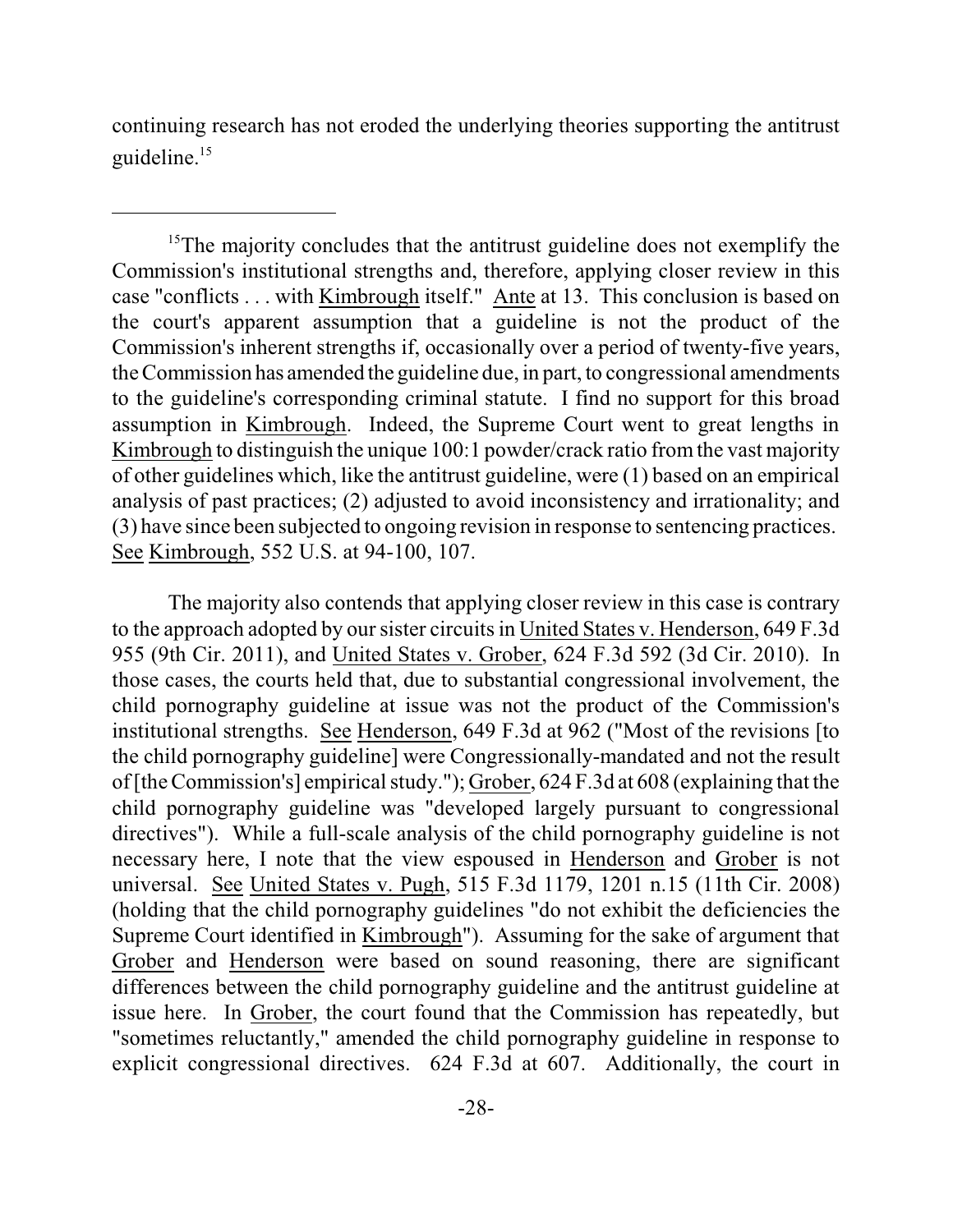Given that the antitrust guideline is a product of the Commission's institutional strengths, Kimbrough provides that a categorical variance based solely on a district court's policy disagreement with the guideline may be subject to "closer review." Id. at 109. After making this observation, the Supreme Court immediately noted that since the subject matter of its Kimbrough discussion was limited to the guidelines' 100:1 powder/crack ratio, it had "no occasion for elaborative discussion" ofinstances dealing with guidelines that embody the Commission's institutional strengths. Id. And it has not yet done so.

Cases and commentators have struggled a bit, as do I, with the reach of Kimbrough's "closer review may be in order" language.<sup>16</sup> For some help, I turn to the

Finally, in Kimbrough the Court held that, because the 100:1 ratio and its "disproportionately harsh sanctions" did not exemplifytheCommission's institutional strengths, district courts could vary *downward* on that basis without abusing their discretion. 552 U.S. at 110 ("Given [the unique history of the 100:1 ratio], it would not be an abuse of discretion for a district court to conclude . . . that the crack/powder disparity yields a sentence '*greater* than necessary' to achieve § 3553(a)'s purposes, even in a mine-run case." (emphasis added)). Here, the majority finds that the Commission's decision to consistently *increase* antitrust sentences above pre- and post-guidelines practice is not based on empirical research. See Ante at 13. While such a conclusion would arguably support a *downward* variance under Kimbrough, it is not clear how this finding supports the district court's substantial *upward* variance.

 $16$ <sup>16</sup>The Third Circuit has held that, to the extent a district court's sentence is based on a policy disagreement with the guidelines, "such a disagreement is permissible only if a [d]istrict [c]ourt provides sufficiently compelling reasons to

Henderson emphasized that, in an unprecedented action, Congress itself directly amended the child pornography guideline in 2003. Henderson, 649 F.3d at 962. In contrast, Congress has never directly amended the antitrust guideline and, as discussed above, there is no indication that the Commission's hand was unwillingly forced to amend the guideline or that the Commission's research does not support such amendments.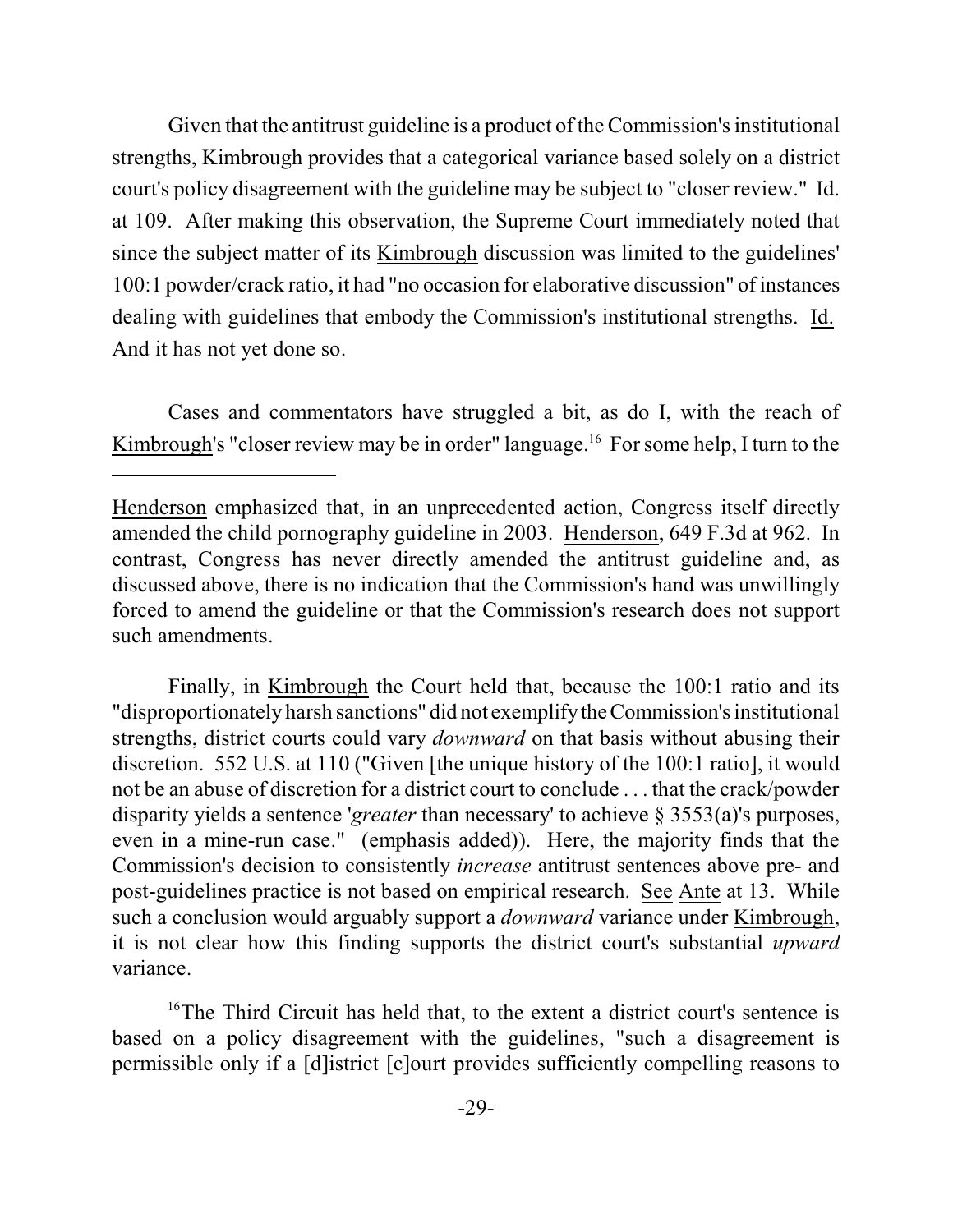Kimbrough opinion's reference to oral argument in Gall, a case argued before the Supreme Court on the same day as Kimbrough. Id. at 109 (citing Tr. of Oral Arg. at 38-39, Gall v. United States, 552 U.S. 38 (2007)). From this reference, it is clear that the Court differentiated between judicial discretion arising from case-specific individualized features within the better discernment of the sentencing court and "I

Finally, Third Circuit Judge D. Michael Fisher, in his article Still in Balance? Federal District Court Discretion and Appellate Review Six Years after Booker, commented:

The Supreme Court has actually provided further guidance in Gall and Kimbrough in the form of a heightened review. The courts of appeals should remember that these statements are valuable tools for defining the scope of substantive reasonableness, not hindrances to effective appellate review. By employing the heightened review imagined in Gall and Kimbrough, the courts of appeals can characterize "reasonableness" as a continuum, rather than a single point. Consequently, courts may shift to a closer form of reasonableness review when a particular sentence calls for it and to more deferential review when it does not. This tactic will be particularly useful in cases where district courts attempt to push the bounds of their discretion by imposing sentences well outside the advisory [g]uideline range, or where they try to shoehorn a new policy objection into the Kimbrough framework. By recognizing that a particular sentence may be subject to *much closer scrutiny*, district court judges will be encouraged to consider all of the relevant factors when making a sentencing determination, rather than imposing sentences that increase disparity.

49 Duq. L. Rev. 641, 672 (2011) (emphasis added).

justify it." Lychock, 578 F.3d at 219 (internal quotation omitted). And, in Irey, the Eleventh Circuit reversed a below-guidelines sentence under "closer review" where the sentence reflected an "unreasonable and a clear error in judgment." 612 F.3d at 1203.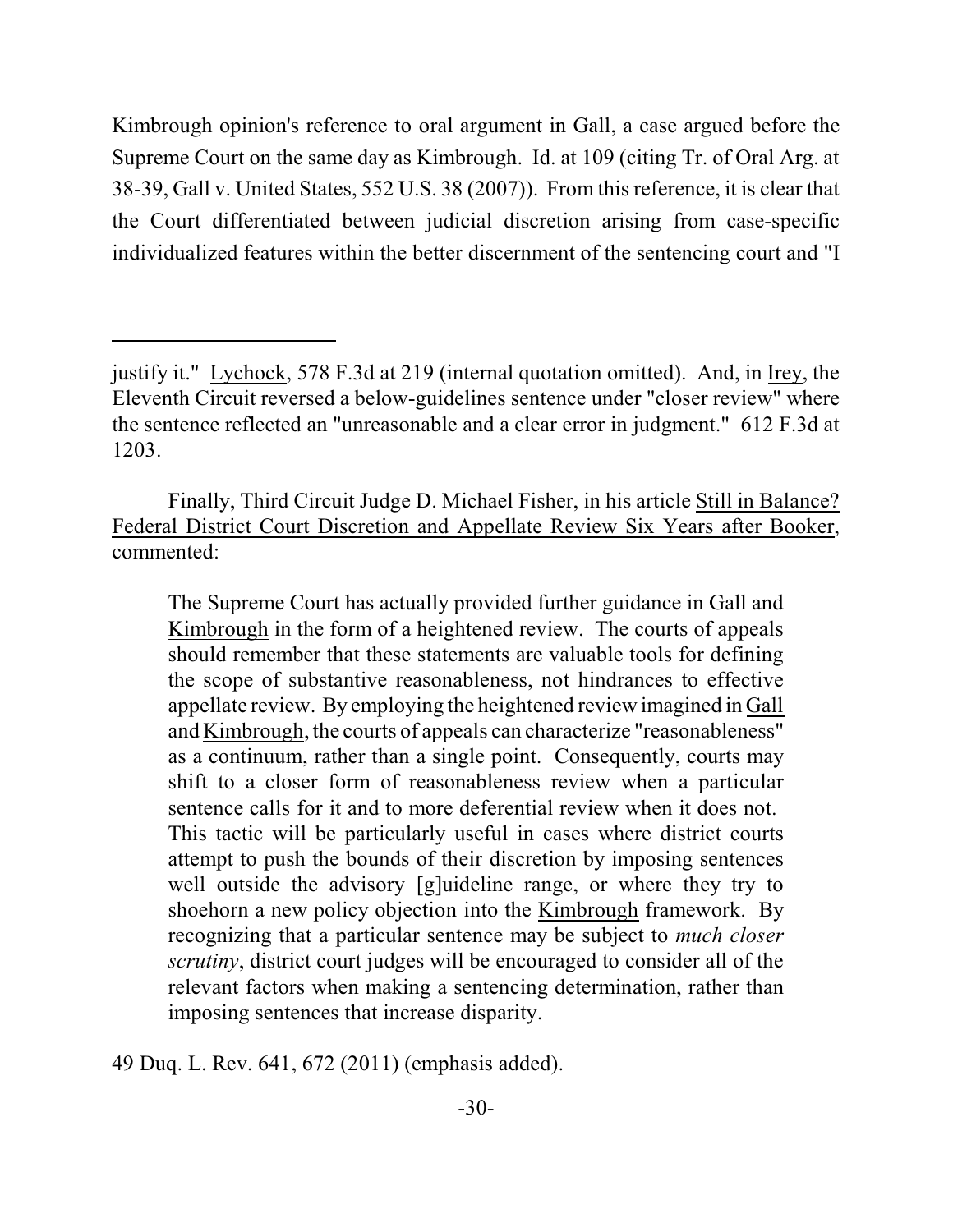don't agree with the policy of the guideline" emanations from the same source. Tr. of Oral Arg. at 39, Gall v. United States, 552 U.S. 38 (2007).

Reading the Supreme Court's "closer review may be in order" language in context, and mainly applying the first of the two primary meanings of the word "may, $"17$  it is clear that the Supreme Court presents this court with permission and discretion to impose "closer review" upon the district court's idea that the policy espoused by the Sentencing Commission in § 2R1.1 is faulty. It is my view that there is little support for a substantial variance from a guidelines range calculated under § 2R1.1 based upon the district court's misguided policy dispute with the Sentencing Commission. But, even assuming for the sake of argument that this case properly presents a variance based both upon individualized factors within the better understanding ofthe sentencing judge and upon a validly formulated sentencing court policy disagreement with a Commission-created sentencing guideline, the variance must still be reviewed by this court under the correct standards of review outlined above, using the obvious grant of precedent-building leadership the Supreme Court delegated to the circuit courts in Kimbrough.

Today, the court majority does not apply "closer review" or explore its contours in any detail. Instead, the court applies only the deferential standard of review articulated in Feemster and finds that the district court's "policy disagreement with the antitrust guidelines . . . [was a] permissible reason[] for varying from the guidelines." Ante at 10-11. As Judge Colloton's concurring opinion in Feemster

 $17$ The term "may" has two primary meanings. First, "may" is used to denote permission or discretion. See Black's Law Dictionary 1068 (9th ed. 2009) (defining "may" as "[t]o be permitted to"). Second, "may" could be used to refer to a possibility. See id. When used in this manner, however, "may" should be distinguished from "might"–"may" expresses likelihood whereas "might" expresses a stronger sense of doubt. Bryan A. Garner, Garner's Modern American Usage 529 (3d ed. 2009).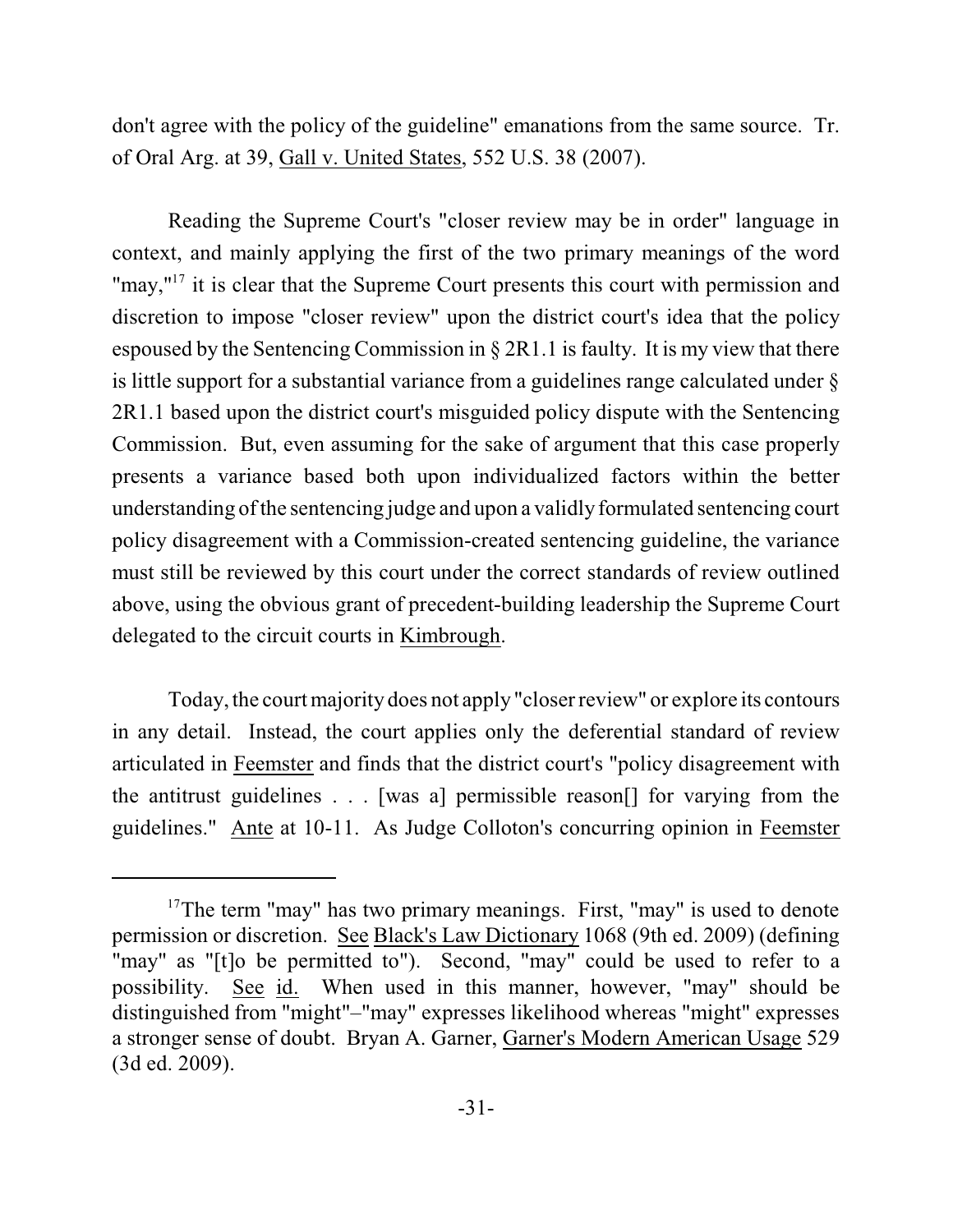noted, however, the deferential standard of review articulated in Feemster did not address the "closer review" question left open in Kimbrough, which is at the heart of this case. Feemster, 572 F.3d at 468 n.12 (Colloton, J., concurring). Accordingly, I would vacate this sentence and remand it for further consideration using only  $\S 2R1.1$ for initial guidance and for a greatly enhanced consideration of the institutional strengths of the Sentencing Commission implemented through much less consideration of the sentencing court's stated anathema toward "greedy multimillionaire businessmen," assuming, without deciding, that such a person is before the court today.

Because ofthe sentencing court's assault on the Sentencing Commission in this case, and by way of epilogue to this dissent, I have used the Commission's annual source books to gather some statistics and create some tables, two of which I append to this dissenting opinion as examples. Since VandeBrake had a criminal history category of I and should have been sentenced under the current version of § 2R1.1, which became effective November 1, 2005, Table 1 depicts the mean and median sentences for antitrust offenders with a criminal history category of I between fiscal years (FYs) 2006 and 2010. During those years, the mean sentences for antitrust offenders fluctuated between 5.8 and 19.2 months, and the median sentences fluctuated between 5 and 14.5 months. Obviously, VandeBrake's 48-month sentence is well above the five-year mean and median sentences for other antitrust offenders in the same criminal history category.

My research reveals that there were only a few hundred offenders sentenced for committing antitrust violations between FYs 1996 and 2011. The statistics also demonstrate that, over a period of 15 years, VandeBrake was the *only* antitrust offender sentenced above the guidelines range. $18$  Indeed, out of some 230 offenders

 $18$ <sup>18</sup>The preliminary data for FY 2011 indicates that one antitrust offender was sentenced above the guidelines via an upward variance. Since VandeBrake was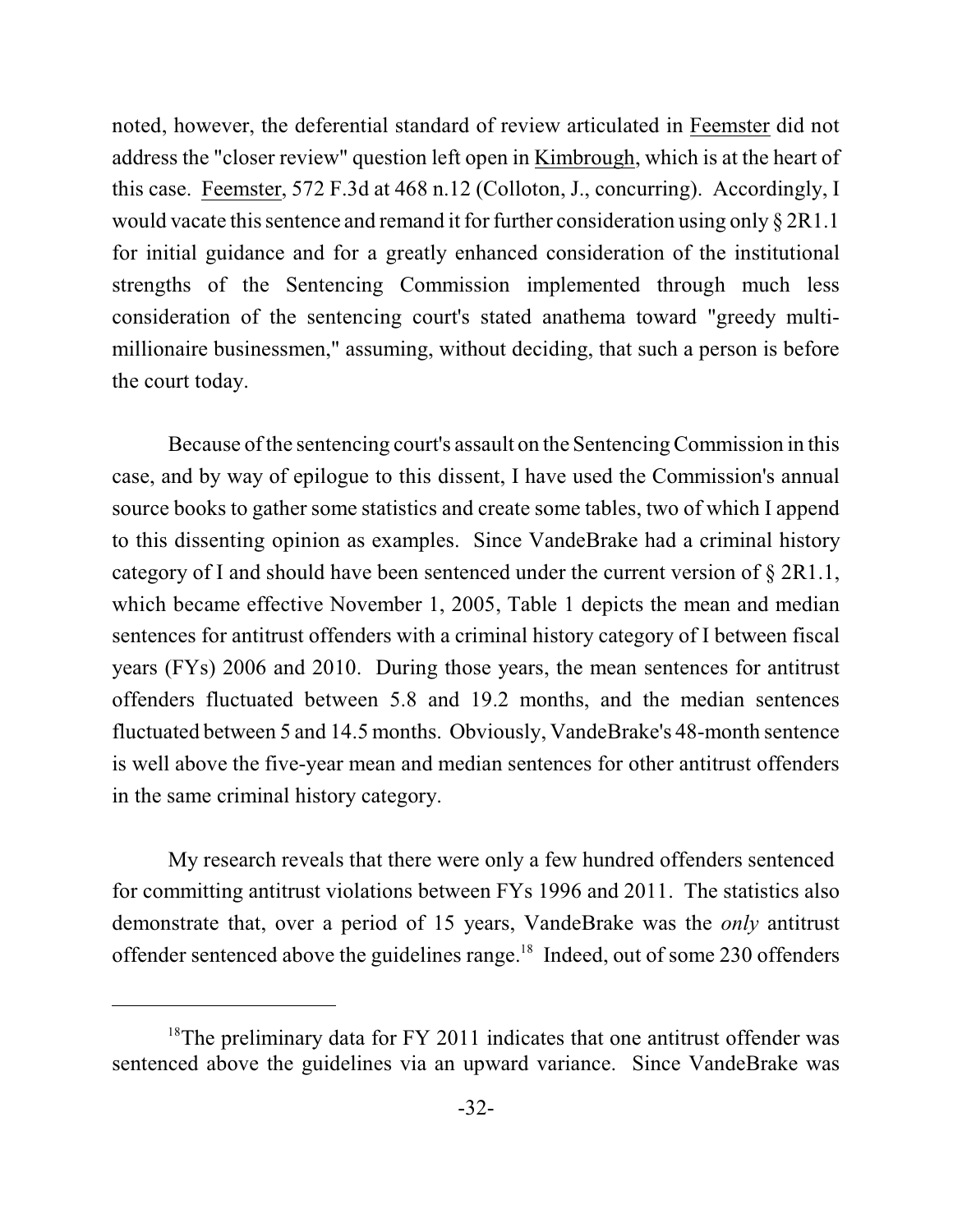sentenced under § 2R1.1 since FY 1997, 83 were sentenced within the guidelines range and 146 were sentenced below the guidelines range. Similarly, since FY 1996, of the 288 offenders sentenced with an antitrust violation being the "primary offense," 95 were sentenced within the guidelines range and 192 were sentenced below the guidelines range.<sup>19</sup>

While the district court did not discuss these particular statistics in its opinion, it did discuss the sentences handed down in several published antitrust opinions. VandeBrake, 771 F. Supp. 2d at 1009-10. The court recognized that VandeBrake's sentence was "higher than some recent sentences imposed for violations of the same

sentenced during FY 2011, I presume the lone above-guidelines sentence reported in 2011 is VandeBrake's sentence.

<sup>&</sup>lt;sup>19</sup> According to the Department of Justice's website, VandeBrake's 48-month sentence for antitrust violations "tied the record for the longest jail sentence ever imposed on a defendant solely convicted of violating the antitrust laws." Dep't of Justice, Antitrust Division Update, Spring 2011, available at http://www.justice.gov/atr/public/division-update/2011/criminal-program.html. It appearsthat the other 48-month sentence wasissued in United States v. Baci, 3:08-cr-00350-TJC-TEM (M.D. Fla. 2008). In Baci, the government charged an executive of a Florida shipping corporation with rigging bids and fixing prices in the shipping industry over a six-year period, in violation of 15 U.S.C. § 1. Plea Agreement 2-5, ECF No. 18. Baci pled guilty pursuant to a plea agreement and conceded that the volume of commerce affected by his criminal conduct totaled over \$1 billion. Id. at 7. The district court calculated Baci's guidelines range at 87 to 108 months and, based on Baci's substantial assistance, granted the government's U.S.S.G. § 5K1.1 motion for a downward departure. Sentencing Tr. 8, 84, ECF No. 38. Ultimately, Baci was sentenced to 48 months' imprisonment and a \$20,000 fine which, at the time, represented the longest jail term ever imposed for a single antitrust violation. Judgment 2-4, ECF No. 43; Press Release, Dep't of Justice, Former Shipping Executive Sentenced to 48 Months in Jail for His Role in Antitrust Conspiracy (Jan. 30, 2009), available at http://www.justice.gov/atr/public/press\_releases/2009/242030. htm.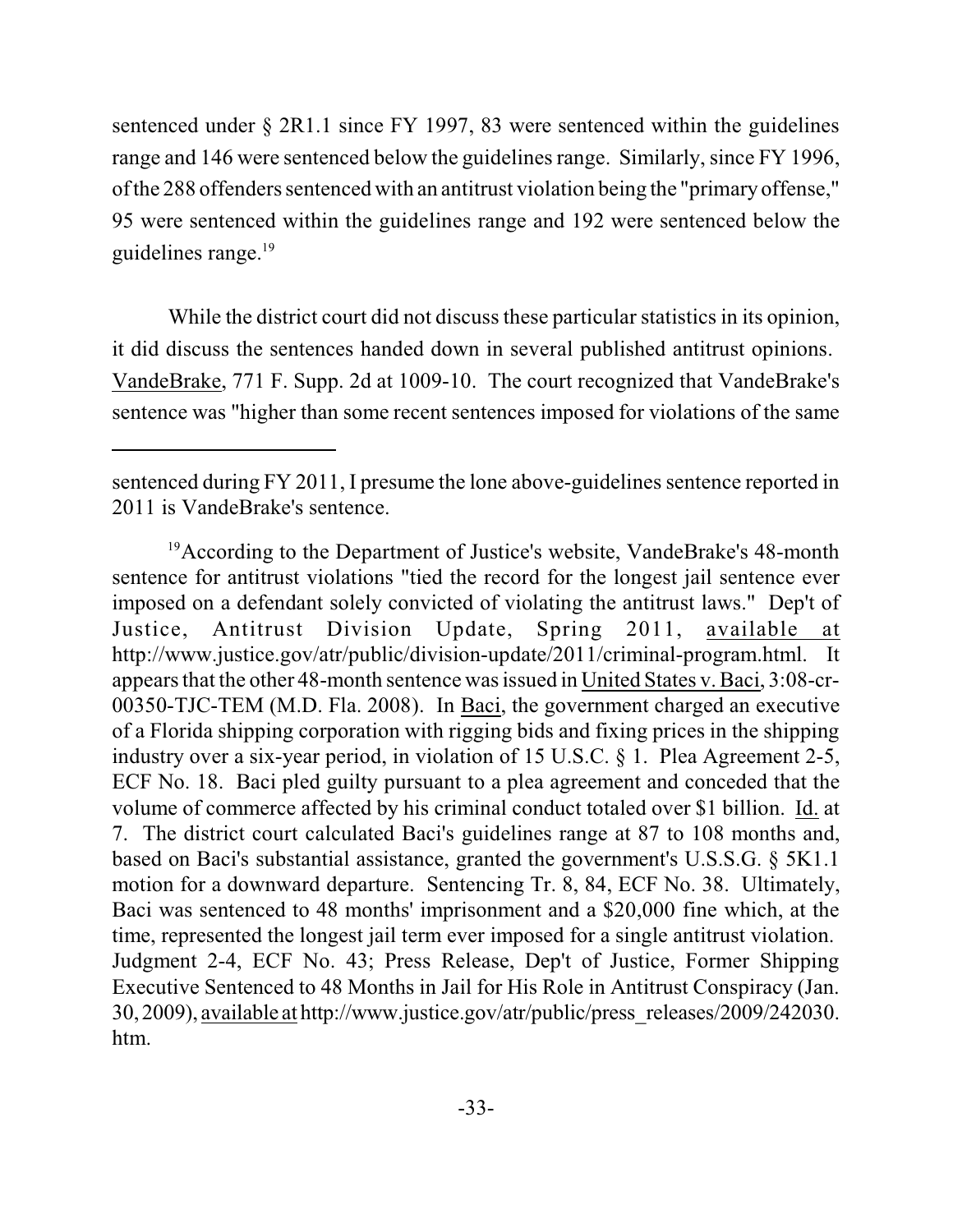statute," but concluded that some disparity was to be expected given that it was the first court to ever vary above the antitrust guideline range based, in part, on policy grounds. Id. at 1011. To be sure, the Supreme Court has recognized that "some departures from uniformity" are to be expected as a result of its holding in Booker. Kimbrough, 552 U.S. at 108. But, the Court has also recognized that "uniformity remains an important goal of sentencing" and that "appellate review for reasonableness and ongoing revision of the [g]uidelines in response to sentencing practices will help to avoid *excessive* sentencing disparities." Id. at 107 (emphasis added) (internal quotation omitted).

While we may no longer employ a "rigid mathematic formula that uses the percentage of a departure as the standard for determining the strength of the justifications required for a specific sentence," Gall, 552 U.S. at 47, the Supreme Court "find[s] it uncontroversial that a major departure should be supported by a more significant justification than a minor one." Id. at 50. Although district courts' sentencing decisions are typically entitled to substantial deference, "[t]here is a difference . . . between recognizing that another usually has the right of way and abandoning one's post." United States v. Kane, 639 F.3d 1121, 1136 (8th Cir. 2011) (quotation omitted), cert. denied, 2012 WL 538743 (2012).

Here, VandeBrake's 48-month sentence reflects a significant variance above his 21- to 27-month guidelines range under § 2R1.1, and his \$829,715.85 fine is significantly higher than the guidelines range of  $$56,663.49$  to  $$283,317.43$ <sup>20</sup> For what it's worth, VandeBrake's non-binding plea agreement recommended a sentence of 19 months and a \$100,000 fine. The district court attempted to justify VandeBrake's 48-month sentence by emphasizing VandeBrake's greed and by

<sup>&</sup>lt;sup>20</sup>U.S.S.G. § 2R1.1(c) provides that, "[f]or an individual, the guideline fine range shall be from one to five percent of the volume of commerce, but not less than \$20,000."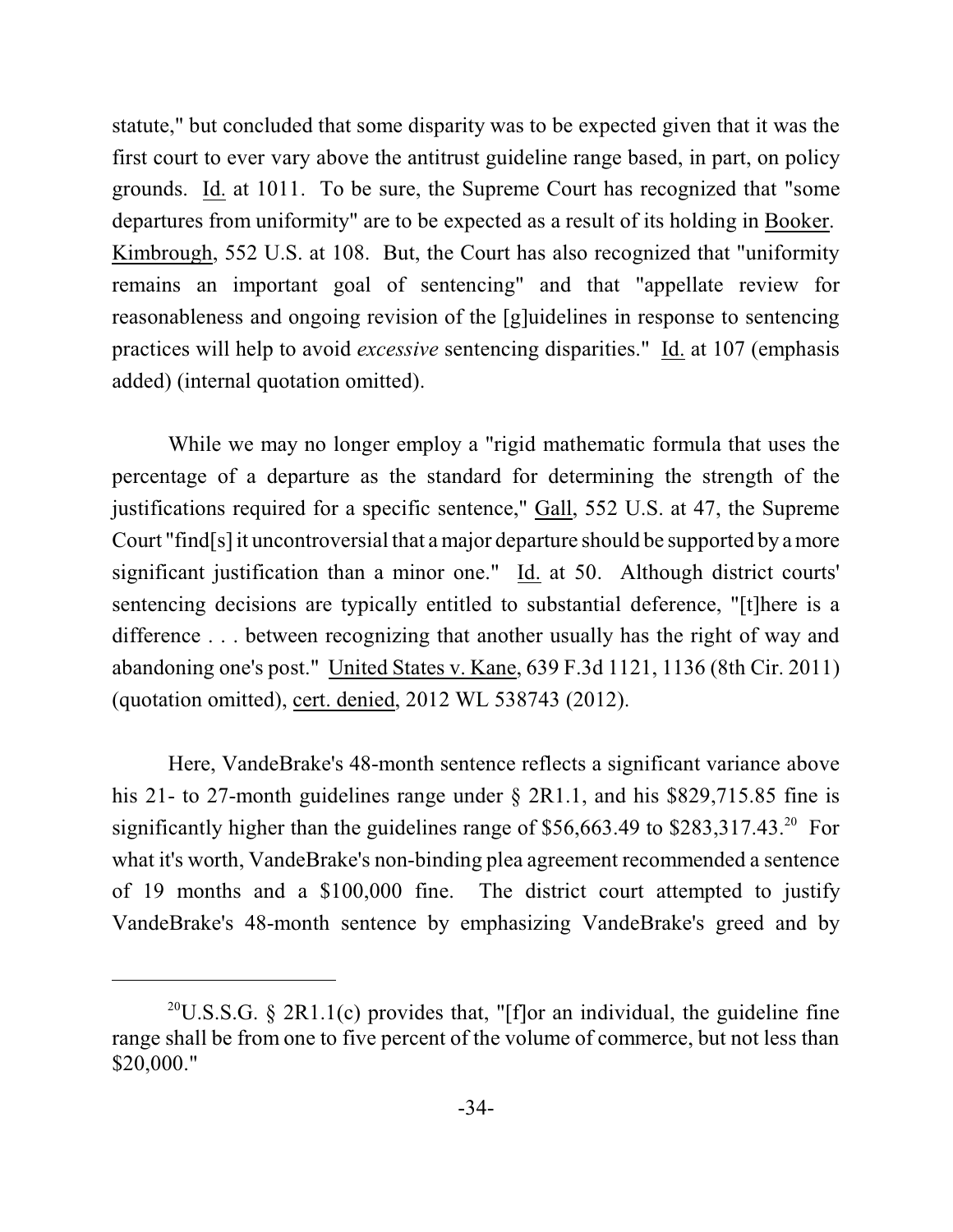contrasting the guidelines ranges of §§ 2R1.1 and 2B1.1. The district court also increased VandeBrake's fine to reflect the losses caused by VandeBrake and to ensure that, in light of VandeBrake's wealth, the fine was punitive. VandeBrake, 771 F. Supp. 2d at 1011-12.

The district court also explained that, if it did not vary upward, it would still issue a 48-month sentence by issuing consecutive sentences. Id. at 1013. It appears that the district court took this action to "bulletproof" its sentence. After all, we have held that "the district court has broad statutory authority, pursuant to 18 U.S.C. § 3584, to impose consecutive terms." United States v. Lone Fight, 625 F.3d 523, 525 (8th Cir. 2010), cert. denied, 131 S. Ct. 2474 (2011). But, while issuing this alternative sentence, the district court incorporated its previous analysis of the § 3553(a) factors, which included its policy disagreement with § 2R1.1. VandeBrake, 771 F. Supp. 2d at 1013. Therefore, any taint from the district court's decision to vary upward under § 3553(a) would infect its alternative sentence.

As earlier noted, the district court committed procedural error and made guideline interpretations which the court majority has not subjected to de novo review. U.S.S.G. § 2R1.1 exemplifies the Commission's institutional strengths and a "closer review" is in order in this case because the district court varied upward based, in part, on its policy disagreement with § 2R1.1. The greatest flaw in the court majority's opinion is its failure to apply the "closer review" contemplated in Kimbrough, and its assumption that the standard of review articulated in Feemster applies in cases such as this. VandeBrake's sentence is the first above-guidelines antitrust sentence in fifteen years because the district court found that the rationale underlying § 2R1.1's volume of commerce table did not apply. Under "closer review," I would reverse VandeBrake's 48-month sentence and remand for resentencing. Accordingly, I dissent.